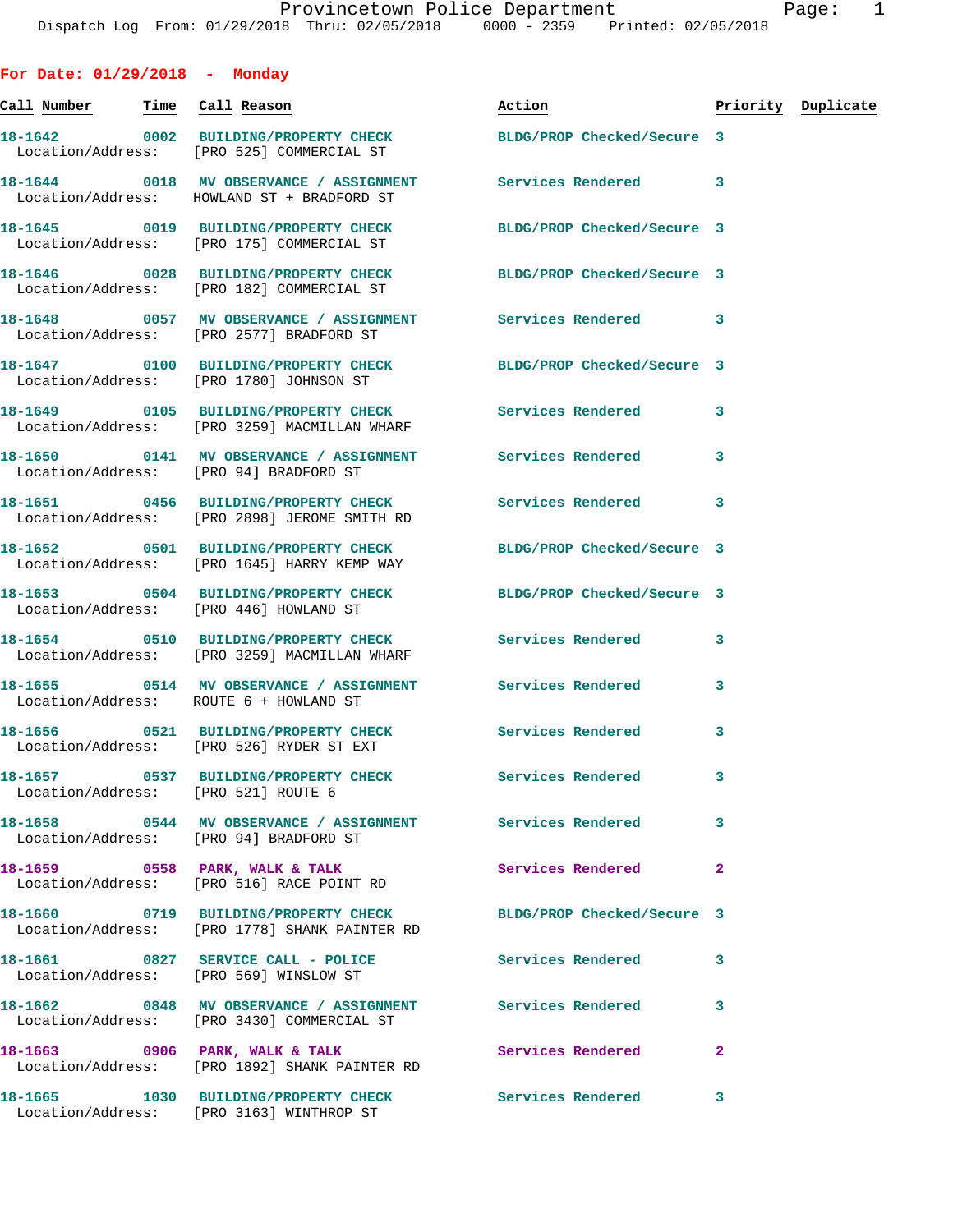|                                                                     |                                                                                                                  | Provincetown Police Department | Page: 2                 |
|---------------------------------------------------------------------|------------------------------------------------------------------------------------------------------------------|--------------------------------|-------------------------|
|                                                                     | Dispatch Log From: 01/29/2018 Thru: 02/05/2018   0000 - 2359   Printed: 02/05/2018                               |                                |                         |
|                                                                     | 18-1666 1057 BUILDING/PROPERTY CHECK BLDG/PROP Checked/Secure 3<br>Location/Address: [PRO 526] RYDER ST EXT      |                                |                         |
|                                                                     | 18-1668 1112 BUILDING/PROPERTY CHECK BLDG/PROP Checked/Secure 3<br>Location/Address: [PRO 2483] COMMERCIAL ST    |                                |                         |
|                                                                     | 18-1669 1253 BUILDING/PROPERTY CHECK BLDG/PROP Checked/Secure 3<br>Location/Address: [PRO 2499] RACE POINT RD    |                                |                         |
| Location/Address: [PRO 2521] ROUTE 6                                | 18-1672 1334 MV OBSERVANCE / ASSIGNMENT Services Rendered                                                        |                                | 3                       |
|                                                                     | 18-1673 1448 SUSPICIOUS ACTIVITY 1991 Services Rendered<br>Location/Address: [PRO 723] BRADFORD ST               |                                | $\overline{\mathbf{2}}$ |
|                                                                     | 18-1674 1451 SERVICE CALL - SCHOOL Services Rendered<br>Location/Address: [PRO 569] WINSLOW ST                   |                                | 3                       |
|                                                                     | 18-1675 1520 PARK, WALK & TALK 1999 Services Rendered Location/Address: [PRO 105] COMMERCIAL ST                  |                                | $\overline{a}$          |
|                                                                     |                                                                                                                  |                                | 3                       |
|                                                                     | 18-1677 1613 BUILDING/PROPERTY CHECK<br>Location/Address: [PRO 3259] MACMILLAN WHARF                             | <b>Services Rendered</b>       | 3                       |
|                                                                     | 18-1678 1712 PARK, WALK & TALK<br>Location/Address: [PRO 2483] COMMERCIAL ST                                     | <b>Services Rendered</b>       | $\overline{2}$          |
| Location/Address: [PRO 2513] ROUTE 6<br>Refer To Citation: 18-73-CN | 18-1679 1734 MV STOP                                                                                             | <b>VERBAL WARNING</b>          | 3                       |
|                                                                     | 18-1680 1832 BUILDING/PROPERTY CHECK BLDG/PROP Checked/Secure 3<br>Location/Address: [PRO 2206] PILGRIMS LANDING |                                |                         |
|                                                                     | 18-1681 2006 MV OBSERVANCE / ASSIGNMENT BLDG/PROP Checked/Secure 3<br>Location/Address: [PRO 2577] BRADFORD ST   |                                |                         |
| 18-1682                                                             | 2028 MV OBSERVANCE / ASSIGNMENT Services Rendered 3<br>Location/Address: [PRO 3440] ROUTE 6                      |                                |                         |
|                                                                     | 18-1683 2051 MV OBSERVANCE / ASSIGNMENT Services Rendered<br>Location/Address: [PRO 1892] SHANK PAINTER RD       |                                | 3                       |
|                                                                     | 18-1684 2121 BUILDING/PROPERTY CHECK<br>Location/Address: [PRO 519] RACE POINT RD                                | BLDG/PROP Checked/Secure 3     |                         |
|                                                                     | 18-1685 2124 BUILDING/PROPERTY CHECK Services Rendered<br>Location/Address: [PRO 440] HARRY KEMP WAY             |                                | 3                       |
|                                                                     | 18-1686 2139 BUILDING/PROPERTY CHECK<br>Location/Address: [PRO 526] RYDER ST EXT                                 | Services Rendered              | 3                       |
|                                                                     | 18-1687 2149 BUILDING/PROPERTY CHECK<br>Location/Address: [PRO 2494] BRADFORD ST                                 | <b>Services Rendered</b>       | 3                       |
|                                                                     | 18-1688 2152 BUILDING/PROPERTY CHECK<br>Location/Address: [PRO 525] COMMERCIAL ST                                | <b>Services Rendered</b>       | 3                       |
| Location/Address: HARBOUR DR                                        | 18-1689 2155 BUILDING/PROPERTY CHECK Services Rendered                                                           |                                | 3                       |
|                                                                     | 18-1690 2200 BUILDING/PROPERTY CHECK Services Rendered<br>Location/Address: [PRO 3737] BRADFORD ST               |                                | 3                       |

**18-1691 2350 SERVICE CALL - POLICE Services Rendered 3**  Location/Address: ROUTE 6 + SHANK PAINTER RD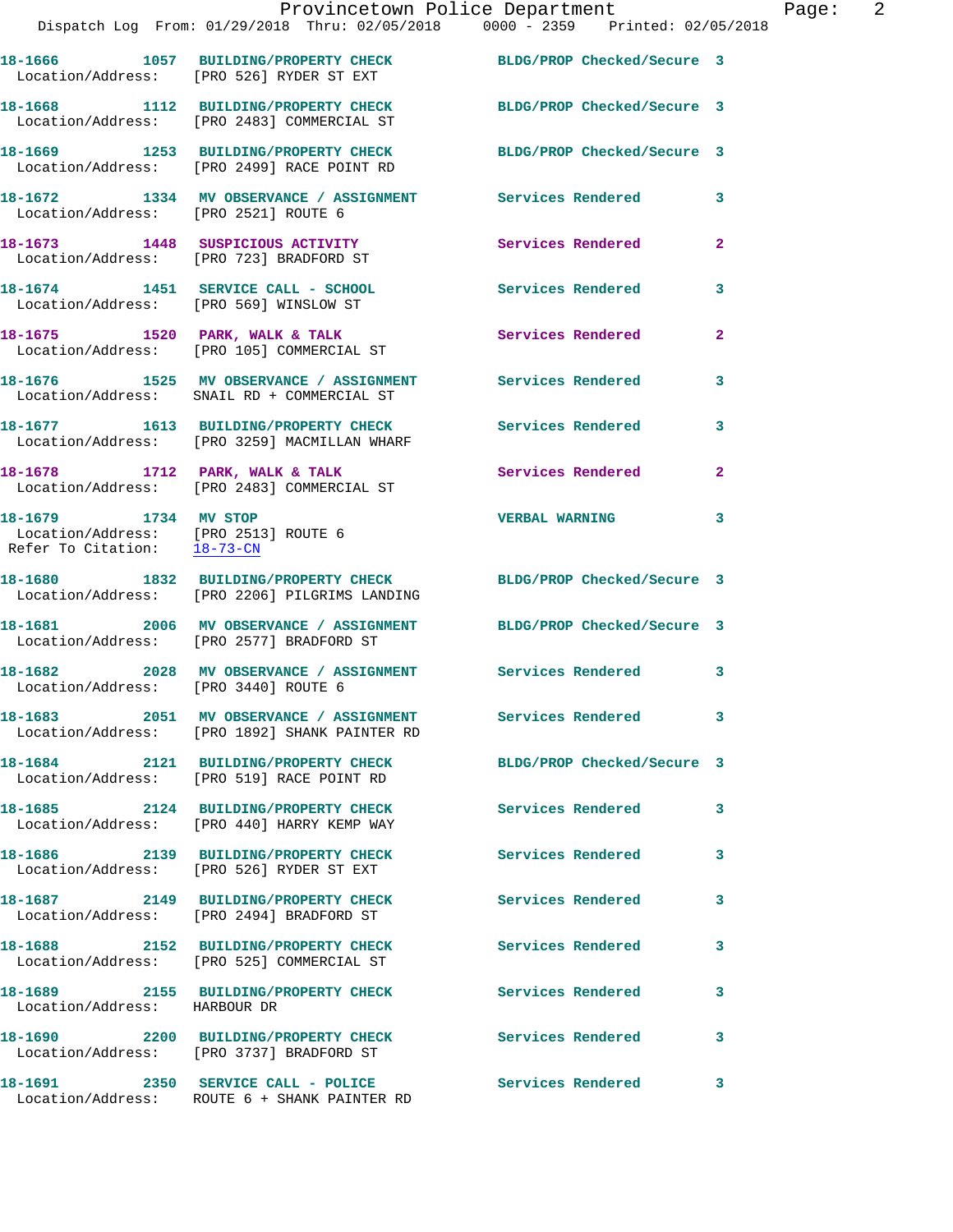| For Date: $01/30/2018$ - Tuesday                                                     |                                                                                                         |                            |                |
|--------------------------------------------------------------------------------------|---------------------------------------------------------------------------------------------------------|----------------------------|----------------|
|                                                                                      | 18-1692 0131 BUILDING/PROPERTY CHECK<br>Location/Address: [PRO 3430] COMMERCIAL ST                      | Services Rendered          | 3              |
|                                                                                      | 18-1693 0144 BUILDING/PROPERTY CHECK<br>Location/Address: [PRO 3259] MACMILLAN WHARF                    | <b>Services Rendered</b>   | 3              |
|                                                                                      | 18-1694 0152 BUILDING/PROPERTY CHECK Services Rendered<br>Location/Address: [PRO 2483] COMMERCIAL ST    |                            | 3              |
|                                                                                      | 18-1695 0158 BUILDING/PROPERTY CHECK<br>Location/Address: [PRO 2490] PROVINCELANDS RD                   | <b>Services Rendered</b>   | 3              |
|                                                                                      | 18-1696 0205 BUILDING/PROPERTY CHECK<br>Location/Address: [PRO 2512] JEROME SMITH RD                    | <b>Services Rendered</b>   | 3              |
|                                                                                      | 18-1697 0221 BUILDING/PROPERTY CHECK<br>Location/Address: [PRO 2977] COMMERCIAL ST                      | <b>Services Rendered</b>   | 3              |
|                                                                                      | 18-1698 0225 MV OBSERVANCE / ASSIGNMENT<br>Location/Address: HOWLAND ST + BRADFORD ST                   | Services Rendered          | 3              |
| 18-1699 0240 MV STOP<br>Location/Address: BRADFORD ST<br>Refer To Citation: 18-74-CN |                                                                                                         | <b>VERBAL WARNING</b>      | 3              |
|                                                                                      | 18-1700 0407 HAZARDS-ROADS<br>Location/Address: [PRO 542] SHANK PAINTER RD                              | Referred to Other Agency 2 |                |
| 18-1701 0721 GENERAL INFO                                                            | Location/Address: [PRO 542] SHANK PAINTER RD                                                            | Services Rendered          | 3              |
| 18-1702 0739 MV COLLISION<br>Refer To Accident: 18-7-AC                              | Location/Address: BRADFORD ST + ALLERTON ST                                                             | <b>Services Rendered</b>   | 1              |
| 18-1703 0800 TRAFFIC CONTROL                                                         | Location/Address: [PRO 105] COMMERCIAL ST                                                               | Services Rendered          | 3              |
|                                                                                      | 18-1704 0853 SUSPICIOUS ACTIVITY<br>Location/Address: [PRO 1764] BAYBERRY AVE                           | <b>Services Rendered</b>   | $\overline{2}$ |
| 18-1705 0926 HAZARDS<br>Location/Address: COMMERCIAL ST                              |                                                                                                         | Referred to Other Agency 2 |                |
|                                                                                      | 18-1706 0930 HARASSMENT / THREATS<br>Location/Address: [PRO 542] SHANK PAINTER RD                       | SPOKEN TO                  | 2              |
| 18-1707 1008 HAZARDS                                                                 | Location/Address: BRADFORD ST EXT + PROVINCELANDS RD                                                    | Referred to Other Agency 2 |                |
| 18-1708 1013 MV COMPLAINT<br>Location/Address: POINT ST                              |                                                                                                         | <b>GONE ON ARRIVAL</b>     | $\mathbf{2}$   |
| 18-1709 1339 MV DISABLED                                                             | Location/Address: [PRO 539] SHANK PAINTER RD                                                            | Services Rendered          | $\overline{a}$ |
| Location/Address: [PRO 569] WINSLOW ST                                               | 18-1710 1453 SERVICE CALL - SCHOOL                                                                      | <b>Services Rendered</b>   | 3              |
|                                                                                      | 18-1711 1525 PARK, WALK & TALK<br>Location/Address: [PRO 182] COMMERCIAL ST                             | Services Rendered          | $\mathbf{2}$   |
|                                                                                      | 18-1712 1559 BUILDING/PROPERTY CHECK<br>Location/Address: [PRO 3259] MACMILLAN WHARF                    | <b>Services Rendered</b>   | 3              |
|                                                                                      | 18-1713 1616 BUILDING/PROPERTY CHECK Services Rendered<br>Location/Address: [PRO 2490] PROVINCELANDS RD |                            | 3              |
|                                                                                      | 18-1714      1623  MV OBSERVANCE / ASSIGNMENT      Services Rendered                                    |                            | 3              |

Dispatch Log From: 01/29/2018 Thru: 02/05/2018 0000 - 2359 Printed: 02/05/2018

Provincetown Police Department Page: 3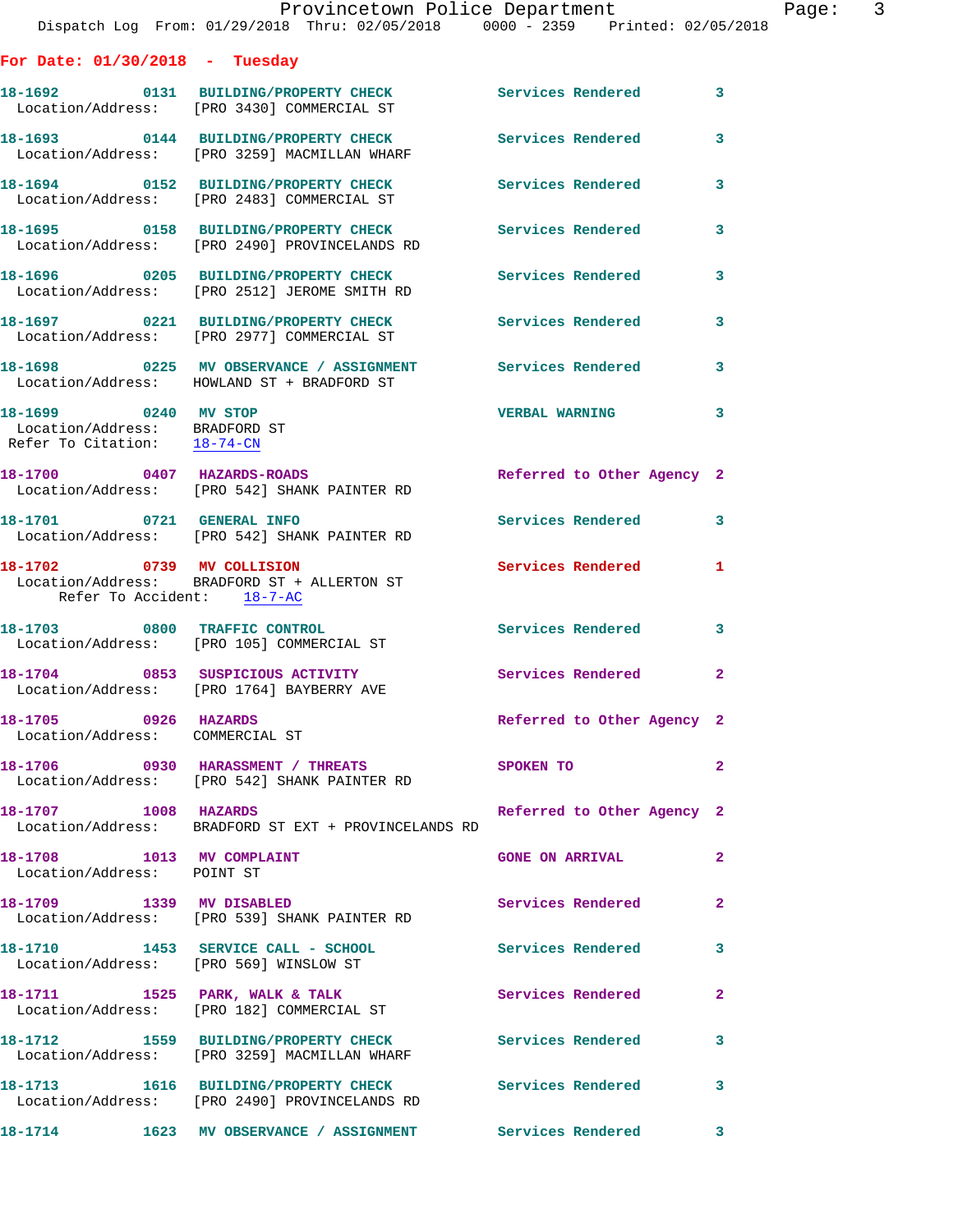|                                        | Provincetown Police Department<br>Dispatch Log From: 01/29/2018 Thru: 02/05/2018 0000 - 2359 Printed: 02/05/2018 |                            |              |
|----------------------------------------|------------------------------------------------------------------------------------------------------------------|----------------------------|--------------|
| Location/Address: [PRO 94] BRADFORD ST |                                                                                                                  |                            |              |
|                                        | 18-1715 1802 BUILDING/PROPERTY CHECK<br>Location/Address: [PRO 526] RYDER ST EXT                                 | Services Rendered          | 3            |
|                                        | 18-1716 1850 BUILDING/PROPERTY CHECK<br>Location/Address: [PRO 2206] PILGRIMS LANDING                            | BLDG/PROP Checked/Secure 3 |              |
|                                        | 18-1717 2004 BUILDING/PROPERTY CHECK<br>Location/Address: [PRO 2494] BRADFORD ST                                 | <b>Services Rendered</b>   | 3            |
|                                        | 18-1718 2004 MV COMPLAINT<br>Location/Address: [PRO 1992] COMMERCIAL ST                                          | <b>GONE ON ARRIVAL</b>     | $\mathbf{2}$ |
|                                        | 18-1719 2033 BUILDING/PROPERTY CHECK Services Rendered<br>Location/Address: [PRO 3670] SHANK PAINTER RD          |                            | 3            |
|                                        | 18-1720 2036 MV OBSERVANCE / ASSIGNMENT Services Rendered<br>Location/Address: [PRO 2577] BRADFORD ST            |                            | 3            |
|                                        | 18-1721 2106 MV OBSERVANCE / ASSIGNMENT Services Rendered<br>Location/Address: HOWLAND ST + BRADFORD ST          |                            | 3            |
|                                        | 18-1722 2145 BUILDING/PROPERTY CHECK<br>Location/Address: [PRO 530] SHANK PAINTER RD                             | BLDG/PROP Checked/Secure 3 |              |
|                                        | 18-1723 2152 BUILDING/PROPERTY CHECK Services Rendered<br>Location/Address: [PRO 2500] COMMERCIAL ST             |                            | 3            |
|                                        | 18-1724 2153 BUILDING/PROPERTY CHECK<br>Location/Address: [PRO 519] RACE POINT RD                                | BLDG/PROP Checked/Secure 3 |              |
|                                        | 18-1725 2201 BUILDING/PROPERTY CHECK<br>Location/Address: [PRO 182] COMMERCIAL ST                                | Services Rendered          | 3            |
|                                        | 18-1726 2229 BUILDING/PROPERTY CHECK<br>Location/Address: [PRO 175] COMMERCIAL ST                                | BLDG/PROP Checked/Secure 3 |              |
| For Date: $01/31/2018$ - Wednesday     |                                                                                                                  |                            |              |
|                                        | 18-1727 0014 BUILDING/PROPERTY CHECK Services Rendered<br>Location/Address: [PRO 2483] COMMERCIAL ST             |                            | 3            |
|                                        | 18-1728 		 0020 MV OBSERVANCE / ASSIGNMENT Services Rendered<br>Location/Address: BRADFORD ST + RYDER ST         |                            | 3            |
|                                        | 18-1729 		 0049 BUILDING/PROPERTY CHECK Services Rendered<br>Location/Address: [PRO 3259] MACMILLAN WHARF        |                            | 3            |
|                                        | 18-1730 0052 MV OBSERVANCE / ASSIGNMENT Services Rendered<br>Location/Address: HOWLAND ST + BRADFORD ST          |                            | 3            |
|                                        | 18-1731 0138 BUILDING/PROPERTY CHECK Services Rendered<br>Location/Address: [PRO 2512] JEROME SMITH RD           |                            | 3            |
|                                        | 18-1732 0204 BUILDING/PROPERTY CHECK Services Rendered<br>Location/Address: [PRO 2977] COMMERCIAL ST             |                            | 3            |
|                                        | 18-1733 0210 NOISE COMPLAINT<br>Location/Address: [PRO 1886] BRADFORD ST                                         | Could Not Locate           | 3            |
| 18-1735 0804 ANIMAL CALL               | Location/Address: [PRO 781] CAPTAIN BERTIES WAY                                                                  | <b>SPOKEN TO</b>           | 2            |
|                                        | 18-1736 0806 PARK, WALK & TALK<br>Location/Address: [PRO 569] WINSLOW ST                                         | Services Rendered          | $\mathbf{2}$ |
| 18-1737 0822 ASSIST CITIZEN            | Location/Address: [PRO 120] COMMERCIAL ST                                                                        | <b>Services Rendered</b>   | 3            |

Page: 4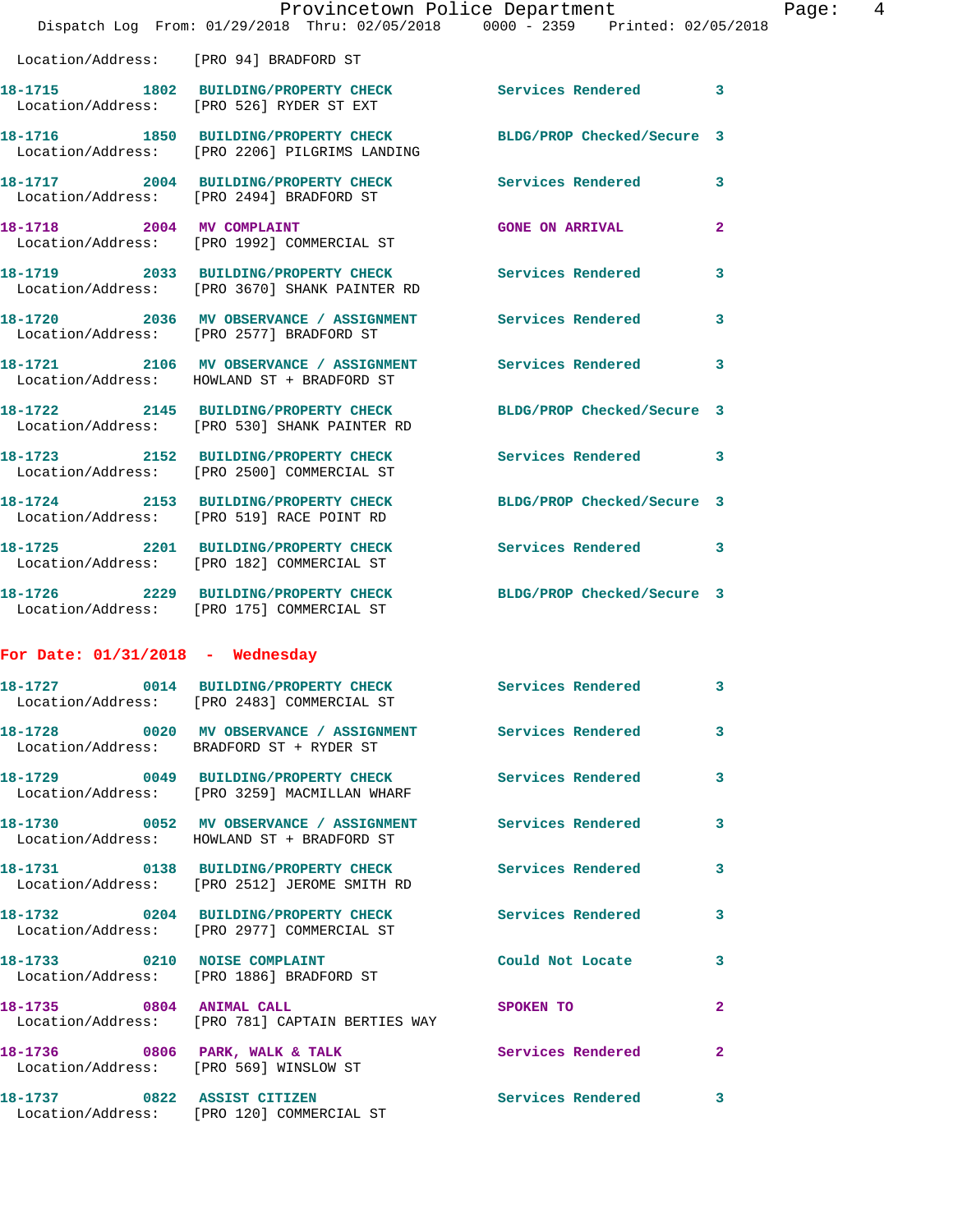|                                                                                             | Provincetown Police Department The Page: 5<br>Dispatch Log From: $01/29/2018$ Thru: $02/05/2018$ 0000 - 2359 Printed: 02/05/2018 |                           |                |                |  |
|---------------------------------------------------------------------------------------------|----------------------------------------------------------------------------------------------------------------------------------|---------------------------|----------------|----------------|--|
|                                                                                             | 18-1738 0907 BUILDING/PROPERTY CHECK Services Rendered 3                                                                         |                           |                |                |  |
|                                                                                             | Location/Address: [PRO 3259] MACMILLAN WHARF                                                                                     |                           |                |                |  |
|                                                                                             |                                                                                                                                  |                           |                |                |  |
| Location/Address: [PRO 2521] ROUTE 6                                                        | 18-1739 0942 MV OBSERVANCE / ASSIGNMENT Services Rendered 3                                                                      |                           |                |                |  |
|                                                                                             | 18-1741 0955 BUILDING/PROPERTY CHECK Services Rendered 3<br>Location/Address: [PRO 3430] COMMERCIAL ST                           |                           |                |                |  |
|                                                                                             | 18-1742 1003 MV OBSERVANCE / ASSIGNMENT Services Rendered 3<br>Location/Address: [PRO 3430] COMMERCIAL ST                        |                           |                |                |  |
|                                                                                             | 18-1743 1119 FOLLOW UP SPOKEN TO<br>Location/Address: [PRO 542] SHANK PAINTER RD                                                 |                           | $\mathbf{2}$   |                |  |
|                                                                                             | 18-1744 1121 SERVICE CALL - POLICE Services Rendered 3<br>Location/Address: [PRO 2474] BRADFORD ST                               |                           |                |                |  |
|                                                                                             | 18-1745 1141 HARASSMENT / THREATS SPOKEN TO<br>Location/Address: [PRO 537] SHANK PAINTER RD                                      |                           | $\overline{2}$ |                |  |
|                                                                                             | 18-1746 1144 SERVICE CALL - POLICE 3 Services Rendered 3<br>Location/Address: [PRO 3296] SHANK PAINTER RD                        |                           |                |                |  |
|                                                                                             | 18-1747 1233 LANDLORD / TENANT SPOKEN TO<br>Location/Address: [PRO 699] AUNT SUKEYS WAY                                          |                           | $\overline{2}$ |                |  |
| Refer To Accident: 18-8-AC                                                                  | 18-1748 1345 MV COLLISION 5ervices Rendered 1<br>Location/Address: [PRO 3296] SHANK PAINTER RD                                   |                           |                |                |  |
|                                                                                             | 18-1749 1356 PARK, WALK & TALK 1988 Services Rendered 2<br>Location/Address: [PRO 537] SHANK PAINTER RD                          |                           |                |                |  |
| Location/Address: [PRO 3287] ROUTE 6                                                        | 18-1750 1421 BUILDING/PROPERTY CHECK BLDG/PROP Checked/Secure 3                                                                  |                           |                |                |  |
|                                                                                             | 18-1752 1514 SERVICE CALL - POLICE Services Rendered 3<br>Location/Address: [PRO 569] WINSLOW ST                                 |                           |                |                |  |
| Location/Address: [PRO 2521] ROUTE 6                                                        | 18-1753                 1537     MV  OBSERVANCE  /  ASSIGNMENT                  Services  Rendered                               |                           | 3              |                |  |
| Location/Address: [PRO 2519] ROUTE 6                                                        | 18-1754 1609 ASSIST CITIZEN                                                                                                      | Services Rendered         | $\mathbf{3}$   |                |  |
|                                                                                             | 18-1755 1614 LARCENY / FORGERY / FRAUD Services Rendered 2<br>Location/Address: [PRO 2564] COMMERCIAL ST                         |                           |                | $\overline{a}$ |  |
|                                                                                             | 18-1756 1629 PARK, WALK & TALK<br>Location/Address: [PRO 1952] COMMERCIAL ST                                                     | Services Rendered         | $\mathbf{2}$   |                |  |
| 18-1757 1655 MV STOP<br>Location/Address: [PRO 2521] ROUTE 6<br>Refer To Citation: 18-75-CN |                                                                                                                                  | <b>VERBAL WARNING</b>     | 3              |                |  |
| 18-1758 1711 MV STOP<br>Location/Address: [PRO 2518] ROUTE 6<br>Refer To Citation: 18-76-CN |                                                                                                                                  | <b>VERBAL WARNING</b>     | 3              |                |  |
| 18-1759 1722 MV STOP<br>Refer To Citation: 18-77-CN                                         | Location/Address: COMMERCIAL ST + KENDALL LN                                                                                     | <b>VERBAL WARNING</b>     | 3              |                |  |
|                                                                                             | 18-1760 1822 ASSIST CITIZEN<br>Location/Address: [PRO 792] COMMERCIAL ST                                                         | SPOKEN TO                 | 3              |                |  |
| 18-1768                                                                                     | 1912 MEDICAL EMERGENCY                                                                                                           | Transported to Hospital 1 |                |                |  |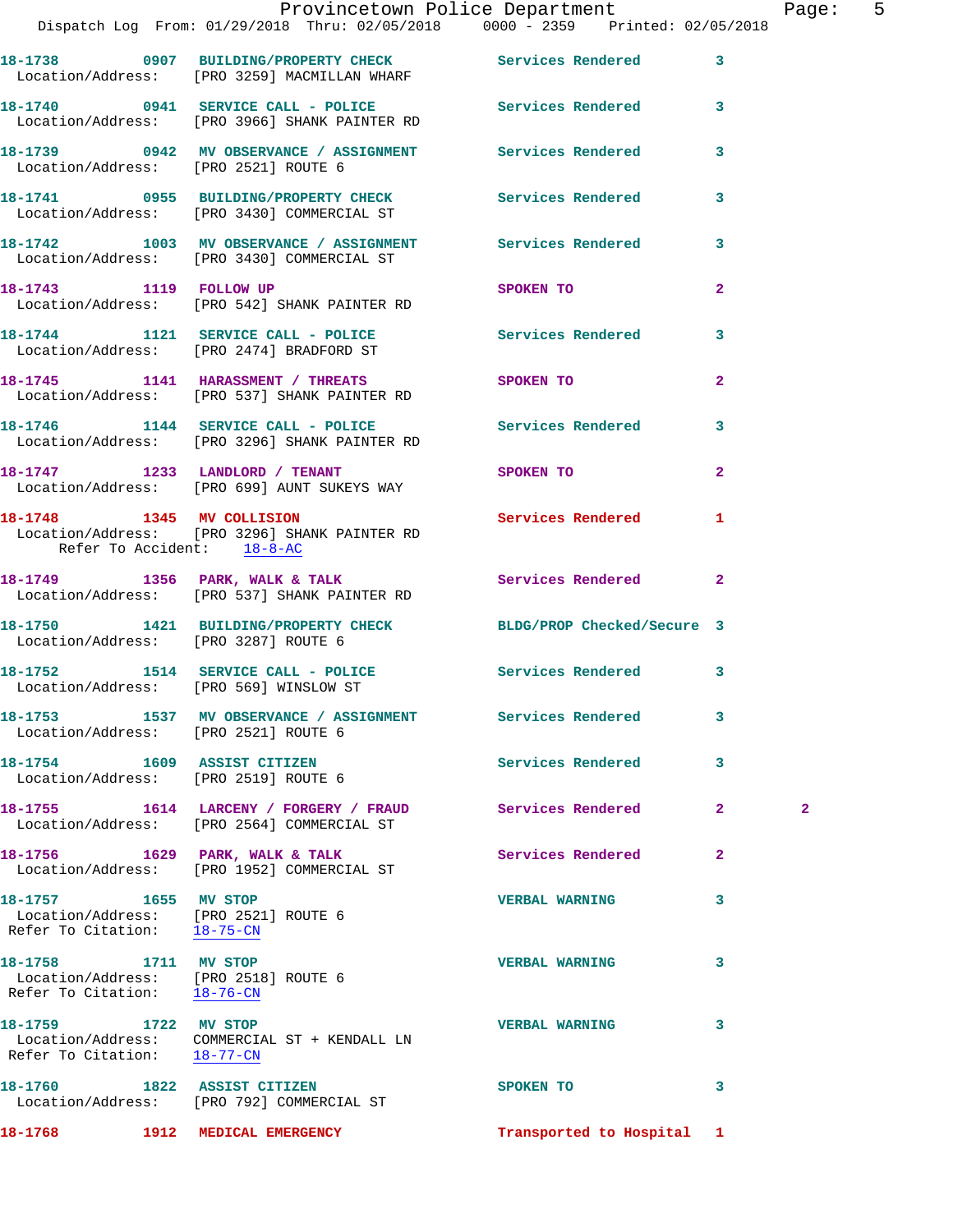|                                                                                                          | Provincetown Police Department<br>Dispatch Log From: 01/29/2018 Thru: 02/05/2018 0000 - 2359 Printed: 02/05/2018 |                       | Page: 6      |
|----------------------------------------------------------------------------------------------------------|------------------------------------------------------------------------------------------------------------------|-----------------------|--------------|
|                                                                                                          | Location/Address: [PRO 3259] MACMILLAN WHARF                                                                     |                       |              |
|                                                                                                          | 18-1761 1933 MEDICAL EMERGENCY Transported to Hospital 1 Location/Address: [PRO 395] COMMERCIAL ST               |                       |              |
|                                                                                                          | 18-1763 2002 MV OBSERVANCE / ASSIGNMENT Services Rendered 3<br>Location/Address: HOWLAND ST + BRADFORD ST        |                       |              |
|                                                                                                          | 18-1764 2002 BUILDING/PROPERTY CHECK BLDG/PROP Checked/Secure 3<br>Location/Address: [PRO 530] SHANK PAINTER RD  |                       |              |
|                                                                                                          | 18-1765 2013 ANIMAL CALL<br>Location/Address: [PRO 338] SHANK PAINTER RD                                         | Services Rendered     | $\mathbf{2}$ |
| Refer To Citation: 18-78-CN                                                                              | 18-1766 2026 MV STOP<br>Location/Address: [PRO 2395] BRADFORD ST                                                 | VERBAL WARNING 3      |              |
|                                                                                                          | 18-1767 2046 BUILDING/PROPERTY CHECK Services Rendered<br>Location/Address: [PRO 105] COMMERCIAL ST              |                       | 3            |
|                                                                                                          | 18-1769 2114 BUILDING/PROPERTY CHECK Services Rendered 3<br>Location/Address: [PRO 1778] SHANK PAINTER RD        |                       |              |
|                                                                                                          | 18-1771 2134 MV OBSERVANCE / ASSIGNMENT Services Rendered 3<br>Location/Address: [PRO 2577] BRADFORD ST          |                       |              |
|                                                                                                          | 18-1773 2217 BUILDING/PROPERTY CHECK BLDG/PROP Checked/Secure 3<br>Location/Address: [PRO 182] COMMERCIAL ST     |                       |              |
|                                                                                                          | 18-1774 2308 MEDICAL EMERGENCY<br>Location/Address: [PRO 3222] ALDEN ST                                          | PATIENT REFUSAL 1     |              |
|                                                                                                          | 18-1775 2332 BUILDING/PROPERTY CHECK Services Rendered<br>Location/Address: [PRO 3259] MACMILLAN WHARF           |                       | 3            |
|                                                                                                          | 18-1776 2336 BUILDING/PROPERTY CHECK Services Rendered 3<br>Location/Address: [PRO 2483] COMMERCIAL ST           |                       |              |
|                                                                                                          | 18-1777 2344 MV OBSERVANCE / ASSIGNMENT Services Rendered<br>Location/Address: [PRO 2494] BRADFORD ST            |                       | 3            |
| Location/Address: [PRO 3440] ROUTE 6                                                                     | 18-1778 2347 MV OBSERVANCE / ASSIGNMENT                                                                          | Services Rendered     | 3            |
| For Date: $02/01/2018$ - Thursday                                                                        |                                                                                                                  |                       |              |
| 18-1779 0000 MV STOP<br>Location/Address: SNAIL RD + ROUTE 6<br>Refer To Citation: $\frac{18-79-CN}{\ }$ |                                                                                                                  | <b>VERBAL WARNING</b> | 3            |
|                                                                                                          | 18-1780 0020 BUILDING/PROPERTY CHECK BLDG/PROP Checked/Secure 3<br>Location/Address: [PRO 3609] COMMERCIAL ST    |                       |              |
|                                                                                                          | 18-1781 0032 BUILDING/PROPERTY CHECK<br>Location/Address: [PRO 106] COMMERCIAL ST                                | Services Rendered     | 3            |
|                                                                                                          | 18-1782 0038 MV OBSERVANCE / ASSIGNMENT<br>Location/Address: BRADFORD ST + RYDER ST                              | Services Rendered     | 3            |
|                                                                                                          | 18-1783 0048 MV OBSERVANCE / ASSIGNMENT<br>Location/Address: [PRO 530] SHANK PAINTER RD                          | No Action Required    | 3            |
| 18-1784 0052 MV STOP<br>Refer To Citation: 18-80-CN                                                      | Location/Address: [PRO 606] CONWELL ST                                                                           | <b>VERBAL WARNING</b> | 3            |
|                                                                                                          | 18-1785 0148 BUILDING/PROPERTY CHECK Services Rendered<br>Location/Address: [PRO 2977] COMMERCIAL ST             |                       | 3            |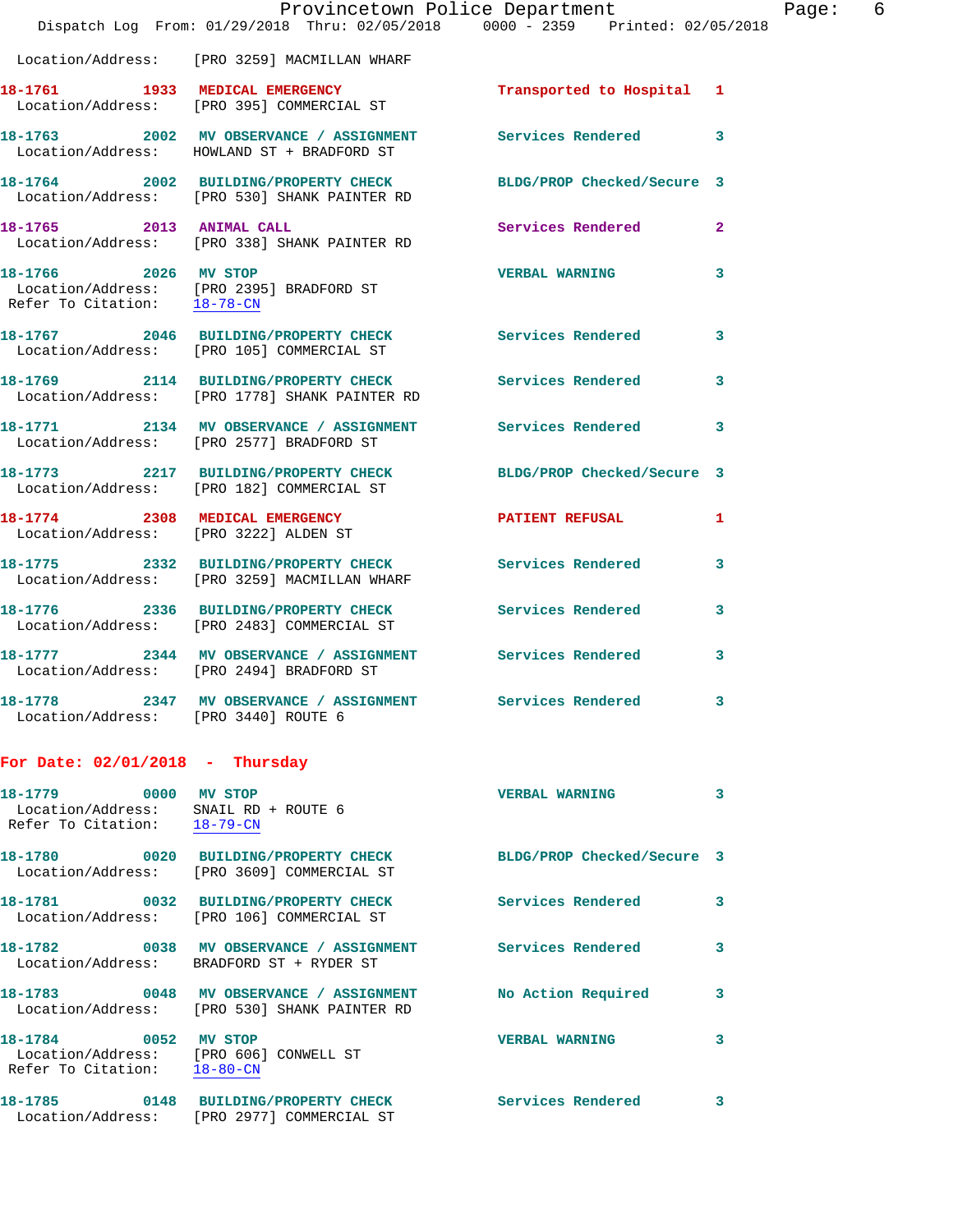|                                                                                             | Provincetown Police Department<br>Dispatch Log From: 01/29/2018 Thru: 02/05/2018 0000 - 2359 Printed: 02/05/2018 |                            |              |
|---------------------------------------------------------------------------------------------|------------------------------------------------------------------------------------------------------------------|----------------------------|--------------|
|                                                                                             | 18-1786 0224 BUILDING/PROPERTY CHECK BLDG/PROP Checked/Secure 3<br>Location/Address: [PRO 440] HARRY KEMP WAY    |                            |              |
|                                                                                             | 18-1787 0233 BUILDING/PROPERTY CHECK Services Rendered<br>Location/Address: BRADFORD ST + HOWLAND ST             |                            | 3            |
| Location/Address: [PRO 512] PRINCE ST                                                       | 18-1788 0345 BUILDING/PROPERTY CHECK BLDG/PROP Checked/Secure 3                                                  |                            |              |
|                                                                                             | 18-1789 0432 BUILDING/PROPERTY CHECK<br>Location/Address: [PRO 444] HIGH POLE HILL                               | BLDG/PROP Checked/Secure 3 |              |
| Location/Address: CONWELL ST + ROUTE 6                                                      | 18-1790 0548 MV OBSERVANCE / ASSIGNMENT Services Rendered                                                        |                            | 3            |
| Location/Address: [PRO 569] WINSLOW ST                                                      | 18-1791 0802 SERVICE CALL - POLICE                                                                               | Services Rendered          | 3            |
|                                                                                             | 18-1792 0851 PARK, WALK & TALK<br>Location/Address: [PRO 3121] COMMERCIAL ST                                     | <b>Services Rendered</b>   | 2            |
|                                                                                             | 18-1793 0906 BUILDING/PROPERTY CHECK<br>Location/Address: [PRO 2499] RACE POINT RD                               | BLDG/PROP Checked/Secure 3 |              |
| Location/Address: [PRO 2479] ROUTE 6                                                        | 18-1794 0931 MV OBSERVANCE / ASSIGNMENT Services Rendered                                                        |                            | 3            |
| Location/Address: [PRO 2521] ROUTE 6                                                        | 18-1795 6956 MV OBSERVANCE / ASSIGNMENT Services Rendered                                                        |                            | 3            |
|                                                                                             | 18-1796 1042 PARK, WALK & TALK 1988 18 Services Rendered<br>Location/Address: [PRO 285] COMMERCIAL ST            |                            | 2            |
| 18-1853 1049 LOST PROPERTY                                                                  | Location/Address: [PRO 3276] COMMERCIAL ST                                                                       | Services Rendered          | 3            |
|                                                                                             | 18-1797 1054 MV OBSERVANCE / ASSIGNMENT Services Rendered<br>Location/Address: [PRO 3430] COMMERCIAL ST          |                            | 3            |
| 18-1798 1059 PARK, WALK & TALK                                                              | Location/Address: [PRO 105] COMMERCIAL ST                                                                        | Services Rendered          | $\mathbf{2}$ |
|                                                                                             | 18-1799 1112 SERVICE CALL - POLICE<br>Location/Address: [PRO 3296] SHANK PAINTER RD                              | Services Rendered          | 3            |
| Location/Address: [PRO 2513] ROUTE 6                                                        |                                                                                                                  | <b>Services Rendered</b>   | 3            |
| 18-1801 1144 MV STOP<br>Location/Address: [PRO 2521] ROUTE 6<br>Refer To Citation: 18-81-CN |                                                                                                                  | <b>VERBAL WARNING</b>      | 3            |
| 18-1802 1208 MV STOP<br>Location/Address: [PRO 2521] ROUTE 6<br>Refer To Citation: 18-82-CN |                                                                                                                  | <b>VERBAL WARNING</b>      | 3            |
| 18-1803 1252 ANIMAL CALL                                                                    | Location/Address: [PRO 2812] HARRY KEMP WAY                                                                      | Services Rendered          | 2            |
|                                                                                             | 18-1804 1331 BUILDING/PROPERTY CHECK<br>Location/Address: [PRO 2206] PILGRIMS LANDING                            | BLDG/PROP Checked/Secure 3 |              |
|                                                                                             | 18-1805 1339 BUILDING/PROPERTY CHECK<br>Location/Address: [PRO 2494] BRADFORD ST                                 | Services Rendered          | 3            |
| 18-1806   1359   FOLLOW UP                                                                  | Location/Address: [PRO 3151] COMMERCIAL ST                                                                       | Services Rendered          | $\mathbf{2}$ |
|                                                                                             |                                                                                                                  | Transported to Hospital 1  |              |

Location/Address: [PRO 730] BRADFORD ST

Page: 7<br>18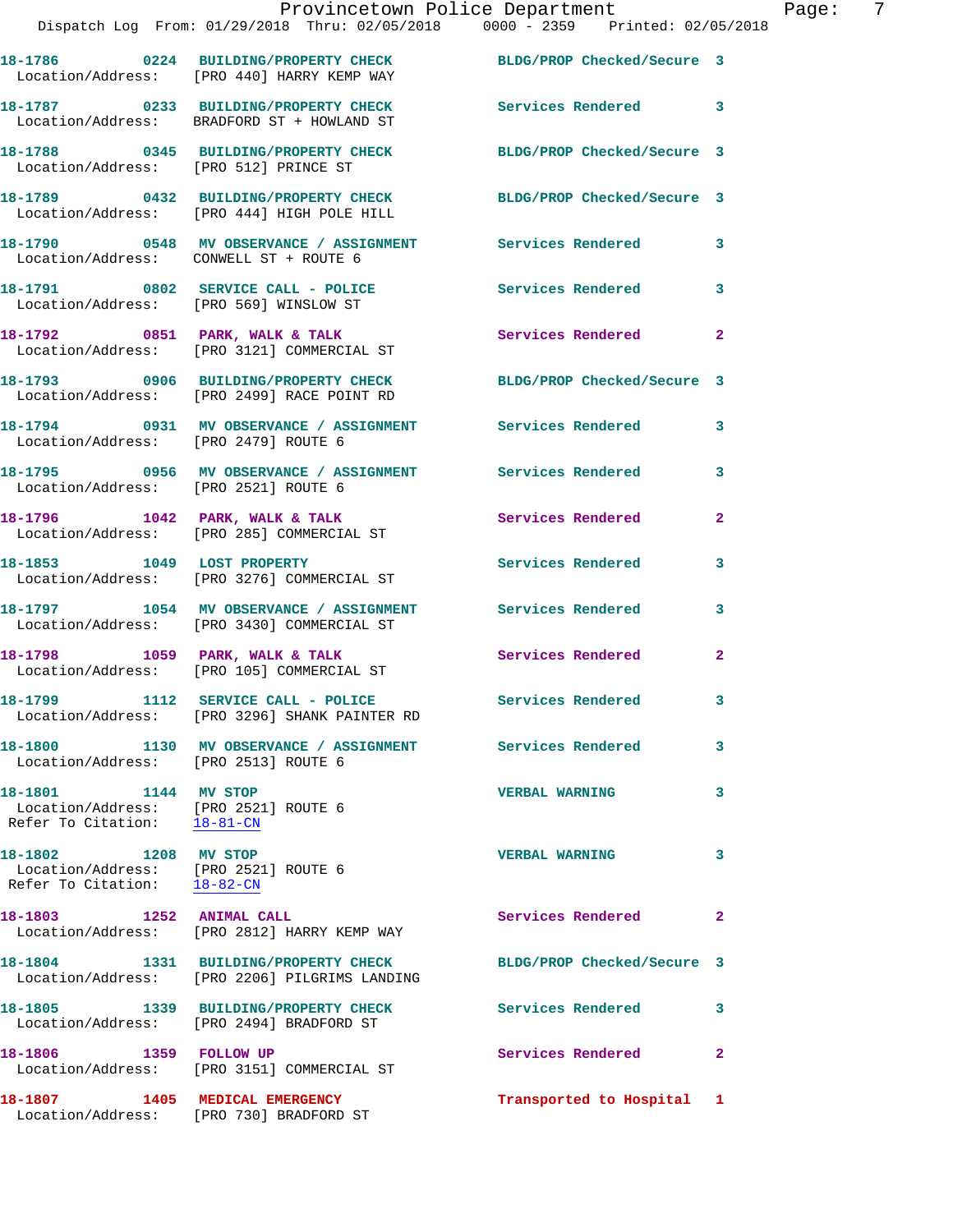|                                                                                             | Dispatch Log From: 01/29/2018 Thru: 02/05/2018 0000 - 2359 Printed: 02/05/2018                                   | Provincetown Police Department              | Page: 8      |
|---------------------------------------------------------------------------------------------|------------------------------------------------------------------------------------------------------------------|---------------------------------------------|--------------|
|                                                                                             | 18-1808 1421 SERVE PROTECTION ORDER Services Rendered<br>Location/Address: [PRO 542] SHANK PAINTER RD            |                                             | $\mathbf{2}$ |
|                                                                                             | 18-1809 1503 PARK, WALK & TALK 1999 Services Rendered<br>Location/Address: [PRO 569] WINSLOW ST                  |                                             | $\mathbf{2}$ |
|                                                                                             | 18-1810 1518 MV OBSERVANCE / ASSIGNMENT No Action Required<br>Location/Address: [PRO 2521] ROUTE 6               |                                             | 3            |
| 18-1812 1534 MV STOP<br>Location/Address: [PRO 3672] ROUTE 6<br>Refer To Citation: R2513993 |                                                                                                                  | Citation / Warning Issue 3                  |              |
|                                                                                             | 18-1811 1535 BUILDING/PROPERTY CHECK Services Rendered 3<br>Location/Address: [PRO 106] COMMERCIAL ST            |                                             |              |
| Location/Address: BRADFORD ST                                                               | 18-1813 1606 MV OBSERVANCE / ASSIGNMENT No Action Required                                                       |                                             | 3            |
| 18-1814 1609 MV STOP<br>Location/Address: COMMERCIAL ST<br>Refer To Citation: R7274480      |                                                                                                                  | Citation / Warning Issue 3                  |              |
|                                                                                             | 18-1815 1633 MV OBSERVANCE / ASSIGNMENT No Action Required 3<br>Location/Address: [PRO 2242] SHANK PAINTER RD    |                                             |              |
| 18-1816 1659 MV DISABLED                                                                    | Location/Address: [PRO 3068] COMMERCIAL ST                                                                       | Services Rendered                           | $\mathbf{2}$ |
| Refer To Citation: R2513994                                                                 | 18-1817 1701 MV STOP<br>Location/Address: ROUTE 6 + CONWELL ST                                                   | Citation / Warning Issue 3                  |              |
|                                                                                             | 18-1818 1731 BUILDING/PROPERTY CHECK BLDG/PROP Checked/Secure 3<br>Location/Address: [PRO 447] JEROME SMITH RD   |                                             |              |
|                                                                                             | 18-1819 1803 BUILDING/PROPERTY CHECK Services Rendered 3<br>Location/Address: [PRO 3670] SHANK PAINTER RD        |                                             |              |
|                                                                                             | 18-1820 1811 MV OBSERVANCE / ASSIGNMENT Services Rendered<br>Location/Address: [PRO 1892] SHANK PAINTER RD       |                                             | 3            |
| 18-1821 1820 ANIMAL CALL                                                                    | Location/Address: [PRO 2484] BRADFORD ST                                                                         | Unfounded                                   |              |
|                                                                                             | 18-1822 1946 BUILDING/PROPERTY CHECK Services Rendered 3<br>Location/Address: [PRO 516] RACE POINT RD            |                                             |              |
|                                                                                             | 18-1823 1958 BUILDING/PROPERTY CHECK<br>Location/Address: [PRO 515] RACE POINT RD                                | Services Rendered                           | 3            |
|                                                                                             | 18-1824 1959 BUILDING/PROPERTY CHECK Services Rendered<br>Location/Address: [PRO 517] RACE POINT RD              |                                             | 3            |
|                                                                                             | 18-1825  2026  ALARM - GENERAL<br>Location/Address: [PRO 182] COMMERCIAL ST                                      | False Alarm <b>Exercise Service Service</b> | $\mathbf{1}$ |
| 18-1826 2043 MV STOP<br>Refer To Citation: R2513995                                         | Location/Address: [PRO 1176] TREMONT ST                                                                          | Citation / Warning Issue 3                  |              |
|                                                                                             | 18-1827 2058 BUILDING/PROPERTY CHECK BLDG/PROP Checked/Secure 3<br>Location/Address: [PRO 2206] PILGRIMS LANDING |                                             |              |
|                                                                                             | 18-1828 2122 MV OBSERVANCE / ASSIGNMENT Services Rendered<br>Location/Address: BRADFORD ST + RYDER ST            |                                             | 3            |
|                                                                                             | Location/Address: [PRO 723] BRADFORD ST                                                                          | False Alarm 1                               |              |
|                                                                                             | 18-1830   2340 BUILDING/PROPERTY CHECK BLDG/PROP Checked/Secure 3                                                |                                             |              |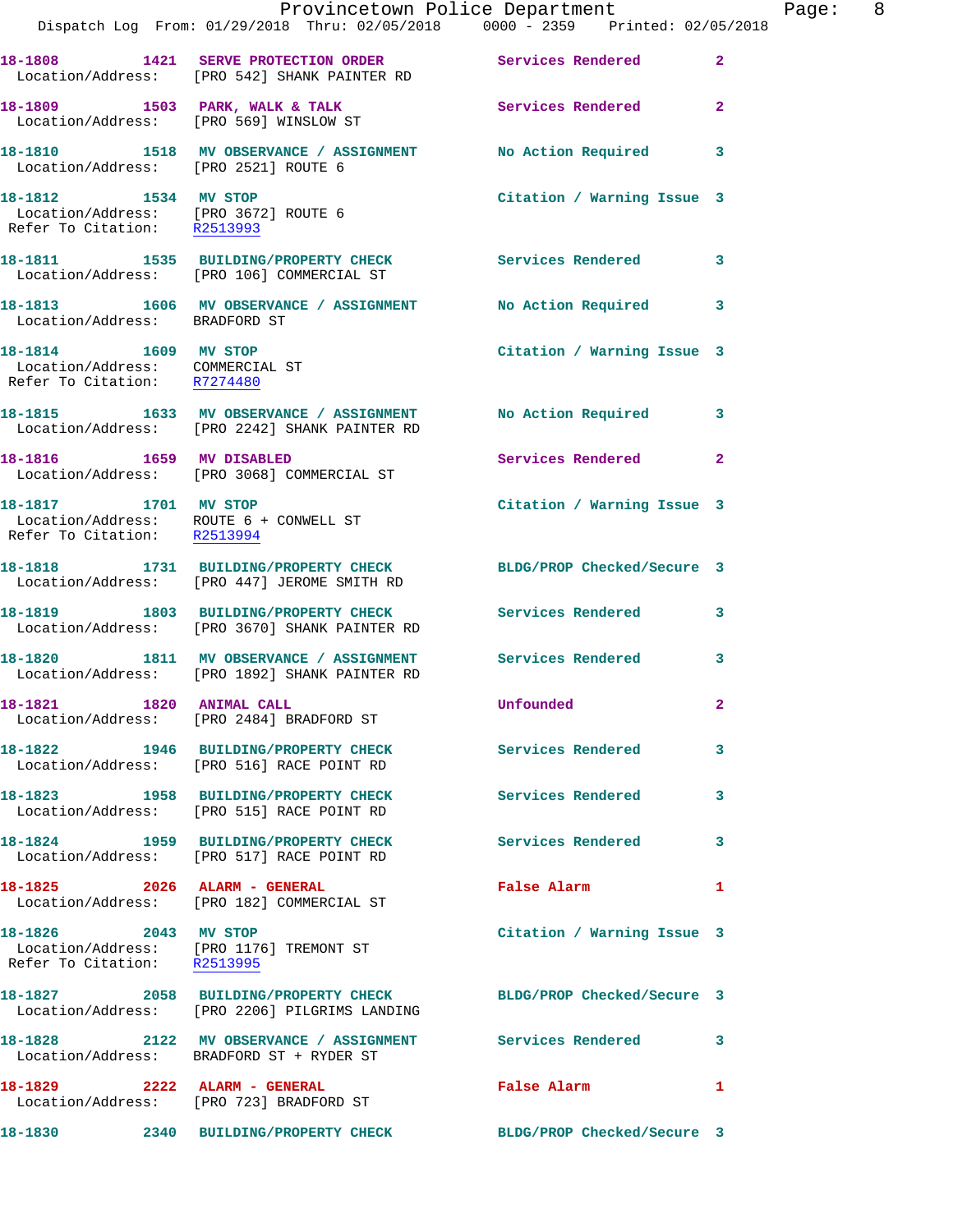|                                                     | Dispatch Log From: 01/29/2018 Thru: 02/05/2018 0000 - 2359 Printed: 02/05/2018                                | Provincetown Police Department | Page: 9      |  |
|-----------------------------------------------------|---------------------------------------------------------------------------------------------------------------|--------------------------------|--------------|--|
|                                                     | Location/Address: [PRO 525] COMMERCIAL ST                                                                     |                                |              |  |
|                                                     | 18-1831  2358  BUILDING/PROPERTY CHECK  Services Rendered  3<br>Location/Address: [PRO 2483] COMMERCIAL ST    |                                |              |  |
| For Date: 02/02/2018 - Friday                       |                                                                                                               |                                |              |  |
| Location/Address: [PRO 3440] ROUTE 6                | 18-1833 0008 MV OBSERVANCE / ASSIGNMENT Services Rendered 3                                                   |                                |              |  |
|                                                     | 18-1832 0011 BUILDING/PROPERTY CHECK Services Rendered 3<br>Location/Address: [PRO 3259] MACMILLAN WHARF      |                                |              |  |
|                                                     | 18-1834 0019 MV OBSERVANCE / ASSIGNMENT Services Rendered 3<br>Location/Address: [PRO 595] BRADFORD ST        |                                |              |  |
|                                                     | 18-1835 0044 BUILDING/PROPERTY CHECK Services Rendered 3<br>Location/Address: [PRO 3430] COMMERCIAL ST        |                                |              |  |
|                                                     | 18-1836 0056 MV OBSERVANCE / ASSIGNMENT Services Rendered 3<br>Location/Address: BRADFORD ST + RYDER ST       |                                |              |  |
|                                                     | 18-1837 0102 BUILDING/PROPERTY CHECK BLDG/PROP Checked/Secure 3<br>Location/Address: [PRO 554] TREMONT ST     |                                |              |  |
|                                                     | 18-1838 0111 MV OBSERVANCE / ASSIGNMENT Services Rendered 3<br>Location/Address: [PRO 530] SHANK PAINTER RD   |                                |              |  |
|                                                     | 18-1839 0124 BUILDING/PROPERTY CHECK<br>Location/Address: [PRO 1638] COMMERCIAL ST                            | BLDG/PROP Checked/Secure 3     |              |  |
|                                                     | 18-1840 0136 BUILDING/PROPERTY CHECK Services Rendered 3<br>Location/Address: [PRO 2977] COMMERCIAL ST        |                                |              |  |
|                                                     | 18-1841 0158 BUILDING/PROPERTY CHECK Services Rendered 3<br>Location/Address: [PRO 2540] RACE POINT RD        |                                |              |  |
|                                                     | 18-1842 0201 BUILDING/PROPERTY CHECK BLDG/PROP Checked/Secure 3<br>Location/Address: [PRO 444] HIGH POLE HILL |                                |              |  |
| Location/Address: [PRO 546] ROUTE 6                 | 18-1843 0204 BUILDING/PROPERTY CHECK Services Rendered 3                                                      |                                |              |  |
|                                                     | 18-1844 0208 BUILDING/PROPERTY CHECK BLDG/PROP Checked/Secure 3<br>Location/Address: [PRO 440] HARRY KEMP WAY |                                |              |  |
|                                                     | 18-1845 0228 BUILDING/PROPERTY CHECK Services Rendered 3<br>Location/Address: [PRO 2490] PROVINCELANDS RD     |                                |              |  |
|                                                     | 18-1846 0247 MV OBSERVANCE / ASSIGNMENT Services Rendered 3<br>Location/Address: BRADFORD ST + HOWLAND ST     |                                |              |  |
|                                                     | 18-1847 0315 BUILDING/PROPERTY CHECK BLDG/PROP Checked/Secure 3<br>Location/Address: [PRO 1952] COMMERCIAL ST |                                |              |  |
|                                                     | 18-1848 0511 BUILDING/PROPERTY CHECK BLDG/PROP Checked/Secure 3<br>Location/Address: [PRO 1646] WINSLOW ST    |                                |              |  |
| Location/Address: ROUTE 6 + SNAIL RD                | 18-1849 0529 MV OBSERVANCE / ASSIGNMENT Services Rendered 3                                                   |                                |              |  |
|                                                     | 18-1850 0544 PARK, WALK & TALK 3 Services Rendered 2<br>Location/Address: [PRO 516] RACE POINT RD             |                                |              |  |
| 18-1851 0559 MV STOP<br>Refer To Citation: 18-83-CN | Location/Address: ROUTE 6 + CONWELL ST                                                                        | <b>VERBAL WARNING</b>          | $\mathbf{3}$ |  |
| 18-1854 0806 PARK, WALK & TALK                      | Location/Address: [PRO 569] WINSLOW ST                                                                        | <b>Services Rendered</b> 2     |              |  |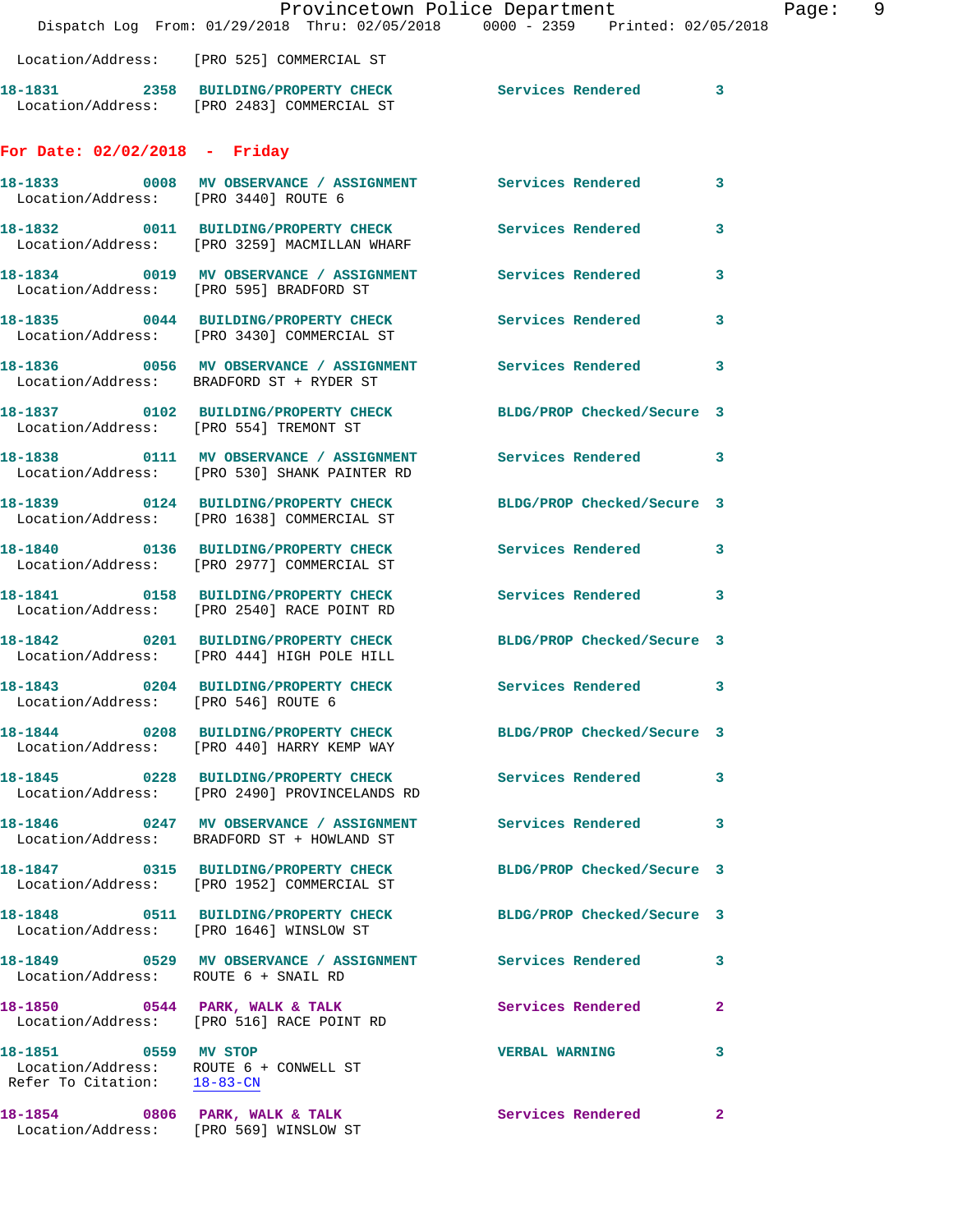|                                                                                             | 18-1855 0812 BUILDING/PROPERTY CHECK<br>Location/Address: [PRO 3430] COMMERCIAL ST     | BLDG/PROP Checked/Secure 3 |              |
|---------------------------------------------------------------------------------------------|----------------------------------------------------------------------------------------|----------------------------|--------------|
|                                                                                             | 18-1856 0859 PARK, WALK & TALK<br>Location/Address: [PRO 3121] COMMERCIAL ST           | Services Rendered          | $\mathbf{2}$ |
| 18-1857 0906 ALARM - GENERAL                                                                | Location/Address: [PRO 1796] BRADFORD ST                                               | Services Rendered          | $\mathbf{1}$ |
|                                                                                             | 18-1859 0933 MV OBSERVANCE / ASSIGNMENT<br>Location/Address: [PRO 447] JEROME SMITH RD | <b>Services Rendered</b>   | 3            |
| 18-1860 0947 FOLLOW UP                                                                      | Location/Address: [PRO 2812] HARRY KEMP WAY                                            | Services Rendered          | $\mathbf{2}$ |
| Location/Address: [PRO 16] BRADFORD ST                                                      | 18-1861 1008 BUILDING/PROPERTY CHECK                                                   | <b>Services Rendered</b>   | 3            |
| Location/Address: [PRO 2521] ROUTE 6                                                        | 18-1862 1023 MV OBSERVANCE / ASSIGNMENT                                                | <b>Services Rendered</b>   | 3            |
|                                                                                             | 18-1863 1103 BUILDING/PROPERTY CHECK<br>Location/Address: [PRO 3670] SHANK PAINTER RD  | Services Rendered          | 3            |
|                                                                                             | 18-1865 1129 BUILDING/PROPERTY CHECK<br>Location/Address: [PRO 1638] COMMERCIAL ST     | BLDG/PROP Checked/Secure 3 |              |
|                                                                                             | 18-1866 1157 PARK, WALK & TALK<br>Location/Address: [PRO 488] MAYFLOWER ST             | Services Rendered          | $\mathbf{2}$ |
|                                                                                             | 18-1867 1209 SERVICE CALL - POLICE<br>Location/Address: [PRO 3296] SHANK PAINTER RD    | <b>Services Rendered</b>   | 3            |
| Location/Address: [PRO 2521] ROUTE 6                                                        | 18-1868 1239 MV OBSERVANCE / ASSIGNMENT Services Rendered                              |                            | 3            |
| 18-1869 1255 MV STOP<br>Location/Address: [PRO 2513] ROUTE 6<br>Refer To Citation: 18-84-CN |                                                                                        | <b>VERBAL WARNING</b>      | 3            |
|                                                                                             | 18-1870    1359    ALARM - GENERAL<br>Location/Address: [PRO 2597] CREEK HILL RD       | False Alarm                | 1            |
| 18-1871 1422 MV STOP<br>Location/Address: [PRO 2521] ROUTE 6<br>Refer To Citation: 18-85-CN |                                                                                        | <b>VERBAL WARNING</b>      | 3            |
| 18-1872                                                                                     | 1452 SERVICE CALL - SCHOOL<br>Location/Address: [PRO 569] WINSLOW ST                   | <b>Services Rendered</b>   | 3            |
|                                                                                             | 18-1873 1527 BUILDING/PROPERTY CHECK<br>Location/Address: [PRO 3430] COMMERCIAL ST     | Services Rendered          | 3            |
| 18-1874                                                                                     | 1540 MEDICAL EMERGENCY<br>Location/Address: [PRO 440] HARRY KEMP WAY                   | Transported to Hospital 1  |              |
|                                                                                             | 18-1877 1553 BUILDING/PROPERTY CHECK<br>Location/Address: [PRO 2483] COMMERCIAL ST     | <b>Services Rendered</b>   | 3            |
|                                                                                             | 18-1876 1555 BUILDING/PROPERTY CHECK<br>Location/Address: [PRO 3259] MACMILLAN WHARF   | Services Rendered          | 3            |
|                                                                                             | 18-1878 1556 BUILDING/PROPERTY CHECK<br>Location/Address: [PRO 106] COMMERCIAL ST      | <b>Services Rendered</b>   | 3            |
|                                                                                             | Location/Address: [PRO 106] COMMERCIAL ST                                              | <b>Services Rendered</b>   | 3            |
| 18–1880                                                                                     | 1613 MV OBSERVANCE / ASSIGNMENT                                                        | Services Rendered          | 3            |

Location/Address: [PRO 3440] ROUTE 6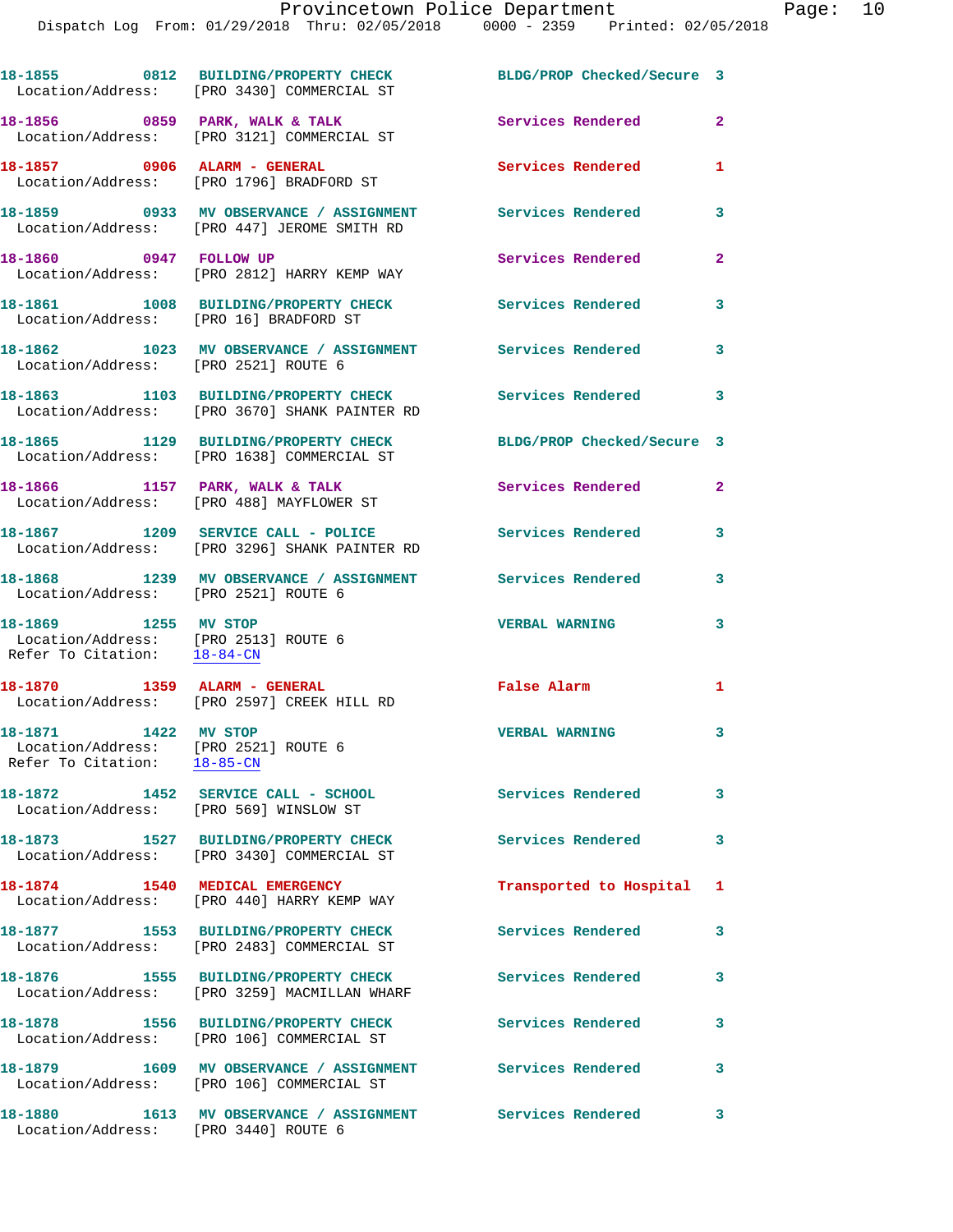|                                                                                     | 18-1882 1651 BUILDING/PROPERTY CHECK<br>Location/Address: [PRO 2490] PROVINCELANDS RD      | <b>Services Rendered</b>   | 3            |
|-------------------------------------------------------------------------------------|--------------------------------------------------------------------------------------------|----------------------------|--------------|
|                                                                                     | 18-1883 1709 MV OBSERVANCE / ASSIGNMENT<br>Location/Address: COMMERCIAL ST + ATLANTIC AVE  | Services Rendered          | 3            |
|                                                                                     | 18-1884 1737 BUILDING/PROPERTY CHECK<br>Location/Address: [PRO 2489] BRADFORD ST           | Services Rendered          | 3            |
|                                                                                     | 18-1885 1751 BUILDING/PROPERTY CHECK<br>Location/Address: [PRO 526] RYDER ST EXT           | <b>Services Rendered</b>   | 3            |
|                                                                                     | 18-1886 1831 HARASSMENT CONCERN<br>Location/Address: [PRO 539] SHANK PAINTER RD            | <b>Services Rendered</b>   | $\mathbf{2}$ |
|                                                                                     | 18-1887 1836 BUILDING/PROPERTY CHECK<br>Location/Address: [PRO 3670] SHANK PAINTER RD      | Services Rendered          | 3            |
| 18-1888 1845 MV STOP                                                                | Location/Address: [PRO 2481] TREMONT ST<br>Refer To Citation: $\frac{18-86-CN}{\sqrt{36}}$ | <b>VERBAL WARNING</b>      | 3            |
| 18-1889 1922 BAR CHECK                                                              | Location/Address: [PRO 3443] COMMERCIAL ST                                                 | BLDG/PROP Checked/Secure 2 |              |
| 18-1890 1941 MV STOP<br>Location/Address: HOWLAND ST<br>Refer To Citation: 18-87-CN |                                                                                            | <b>VERBAL WARNING</b>      | 3            |
|                                                                                     | 18-1891 1952 PARK, WALK & TALK<br>Location/Address: [PRO 3314] COMMERCIAL ST               | Services Rendered          | $\mathbf{2}$ |
|                                                                                     | 18-1892 2027 BUILDING/PROPERTY CHECK<br>Location/Address: [PRO 357] COMMERCIAL ST          | Services Rendered          | 3            |
|                                                                                     | 18-1893 2030 BUILDING/PROPERTY CHECK<br>Location/Address: [PRO 2559] COMMERCIAL ST         | Services Rendered          | 3            |
|                                                                                     | 18-1894 2044 BUILDING/PROPERTY CHECK<br>Location/Address: [PRO 3737] BRADFORD ST           | Services Rendered          | 3            |
|                                                                                     | 18-1895 2102 BUILDING/PROPERTY CHECK<br>Location/Address: [PRO 208] COMMERCIAL ST          | <b>Services Rendered</b>   | 3            |
| 18-1896                                                                             | 2116 BUILDING/PROPERTY CHECK<br>Location/Address: [PRO 519] RACE POINT RD                  | Services Rendered          | 3            |
| 18-1897 2117 MV DISABLED                                                            | Location/Address: NELSON AVE + RACE POINT RD                                               | Services Rendered          | $\mathbf{2}$ |
| 18-1898 2124 ALARM - GENERAL                                                        | Location/Address: [PRO 530] SHANK PAINTER RD                                               | BLDG/PROP Checked/Secure 1 |              |
|                                                                                     | 18-1899 2204 MV OBSERVANCE / ASSIGNMENT<br>Location/Address: [PRO 542] SHANK PAINTER RD    | Services Rendered          | 3            |
|                                                                                     | 18-1900 2217 BUILDING/PROPERTY CHECK<br>Location/Address: [PRO 526] RYDER ST EXT           | Services Rendered          | 3            |
|                                                                                     | 18-1901 2232 SERVICE CALL - INSPECTION<br>Location/Address: [PRO 542] SHANK PAINTER RD     | <b>Services Rendered</b>   | 3            |
| 18-1902 2333 MEDICAL EMERGENCY                                                      | Location/Address: [PRO 442] HARRY KEMP WAY                                                 | Services Rendered          | 1            |

## **For Date: 02/03/2018 - Saturday**

| 18-1903           | 0001 | <b>BUILDING/PROPERTY CHECK</b> | BLDG/PROP Checked/Secure 3 |  |
|-------------------|------|--------------------------------|----------------------------|--|
| Location/Address: |      | [PRO 440] HARRY KEMP WAY       |                            |  |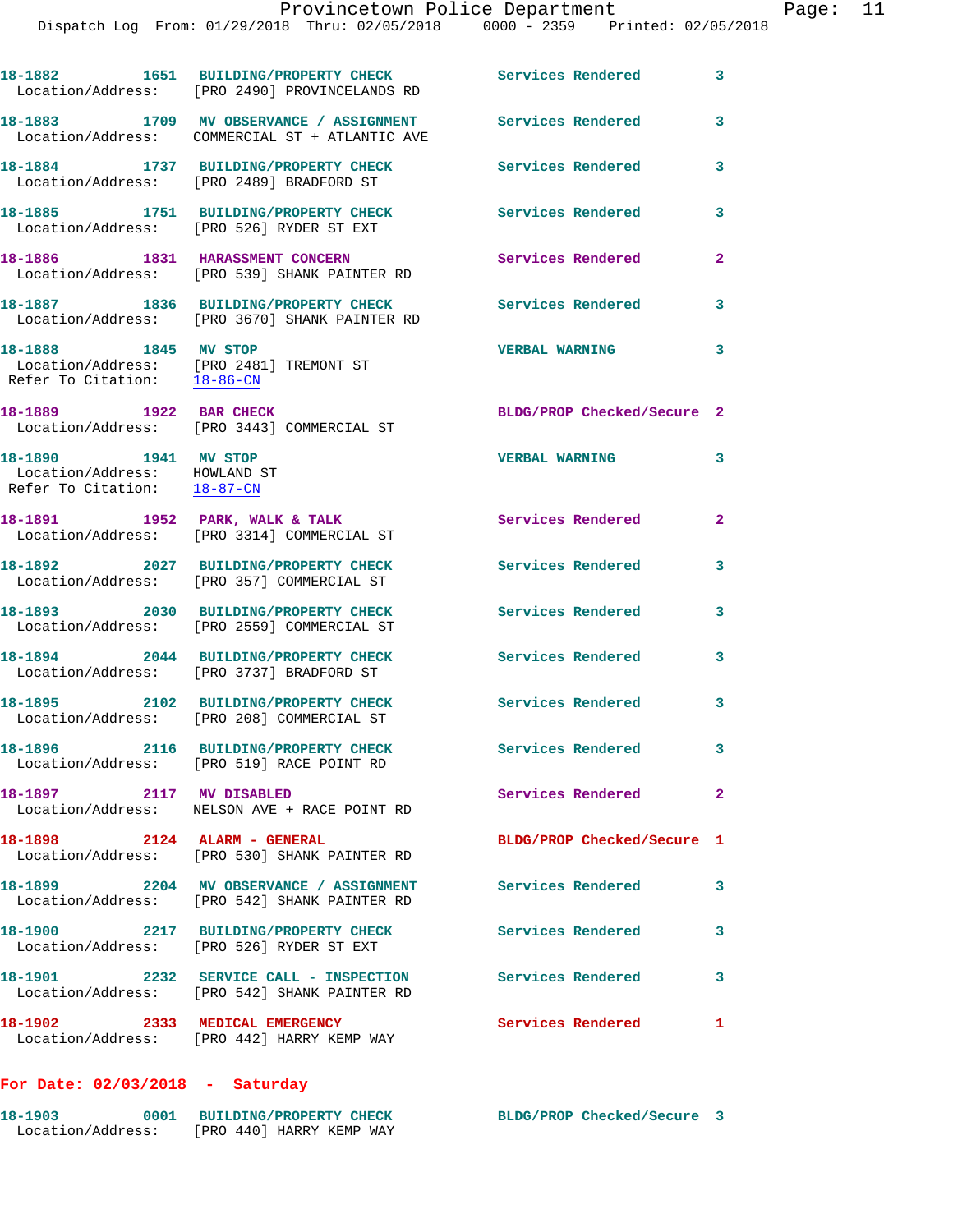| Location/Address: [PRO 571] ALDEN ST                                                                     | 18-1904 0003 BUILDING/PROPERTY CHECK BLDG/PROP Checked/Secure 3                                                    |                            |                         |
|----------------------------------------------------------------------------------------------------------|--------------------------------------------------------------------------------------------------------------------|----------------------------|-------------------------|
|                                                                                                          | 18-1905 0010 MV OBSERVANCE / ASSIGNMENT Services Rendered 3<br>Location/Address: [PRO 595] BRADFORD ST             |                            |                         |
|                                                                                                          | 18-1906 0049 BUILDING/PROPERTY CHECK<br>Location/Address: [PRO 444] HIGH POLE HILL                                 | BLDG/PROP Checked/Secure 3 |                         |
| Location/Address: [PRO 2521] ROUTE 6                                                                     | 18-1907 6105 MV OBSERVANCE / ASSIGNMENT Services Rendered                                                          |                            | 3                       |
|                                                                                                          | 18-1908   0107   ASSIST DEPARTMENT / MUTUAL AID   Could Not Locate<br>Location/Address: [PRO 542] SHANK PAINTER RD |                            | 3                       |
|                                                                                                          | 18-1909 0126 BUILDING/PROPERTY CHECK<br>Location/Address: [PRO 3259] MACMILLAN WHARF                               | Services Rendered          | 3                       |
|                                                                                                          | 18-1910 0128 BUILDING/PROPERTY CHECK<br>Location/Address: [PRO 526] RYDER ST EXT                                   | <b>Services Rendered</b>   | 3                       |
| Location/Address: [PRO 2520] PRINCE ST                                                                   |                                                                                                                    |                            |                         |
| 18-1912 0227 FOLLOW UP                                                                                   | Location/Address: [PRO 2977] COMMERCIAL ST                                                                         | Unfounded                  | $\mathbf{2}$            |
|                                                                                                          | 18-1913 0313 BUILDING/PROPERTY CHECK<br>Location/Address: [PRO 182] COMMERCIAL ST                                  | BLDG/PROP Checked/Secure 3 |                         |
|                                                                                                          | 18-1914 0343 BUILDING/PROPERTY CHECK<br>Location/Address: [PRO 564] BAYBERRY AVE                                   | <b>Services Rendered</b>   | 3                       |
|                                                                                                          | 18-1916 6409 MV OBSERVANCE / ASSIGNMENT Services Rendered<br>Location/Address: [PRO 2577] BRADFORD ST              |                            | 3                       |
|                                                                                                          | 18-1915 0410 BUILDING/PROPERTY CHECK<br>Location/Address: [PRO 2490] PROVINCELANDS RD                              | <b>Services Rendered</b>   | 3                       |
| Location/Address: ROUTE 6 + HOWLAND ST                                                                   | 18-1917 0526 MV OBSERVANCE / ASSIGNMENT Services Rendered 3                                                        |                            |                         |
|                                                                                                          | 18-1918 0620 BUILDING/PROPERTY CHECK<br>Location/Address: [PRO 530] SHANK PAINTER RD                               | BLDG/PROP Checked/Secure 3 |                         |
| 18-1919 0757 FOLLOW UP                                                                                   | Location/Address: [PRO 2812] HARRY KEMP WAY                                                                        | SPOKEN TO                  | $\mathbf{2}$            |
|                                                                                                          | 18-1920 0857 MV OBSERVANCE / ASSIGNMENT Services Rendered<br>Location/Address: [PRO 3430] COMMERCIAL ST            |                            | 3                       |
| Location/Address: ROUTE 6                                                                                | 18-1921 6939 MV OBSERVANCE / ASSIGNMENT Services Rendered                                                          |                            | 3                       |
| 18-1922 1006 MV STOP<br>Location/Address: [PRO 2479] ROUTE 6<br>Refer To Citation: $\frac{18-88-CN}{\ }$ |                                                                                                                    | <b>VERBAL WARNING</b>      | 3                       |
| 18-1923 1039 SUSPICIOUS ACTIVITY<br>Location/Address: [PRO 2513] ROUTE 6                                 |                                                                                                                    | Services Rendered          | $\overline{\mathbf{2}}$ |
| 18-1924 1106 MV COMPLAINT                                                                                | Location/Address: COMMERCIAL ST + WEST VINE ST                                                                     | SPOKEN TO                  | $\mathbf{2}$            |
| 18-1926 1109 MEDICAL EMERGENCY<br>Location/Address: [PRO 3222] ALDEN ST                                  |                                                                                                                    | Transported to Hospital 1  |                         |
|                                                                                                          | 18-1925 1110 BUILDING/PROPERTY CHECK<br>Location/Address: [PRO 1638] COMMERCIAL ST                                 | BLDG/PROP Checked/Secure 3 |                         |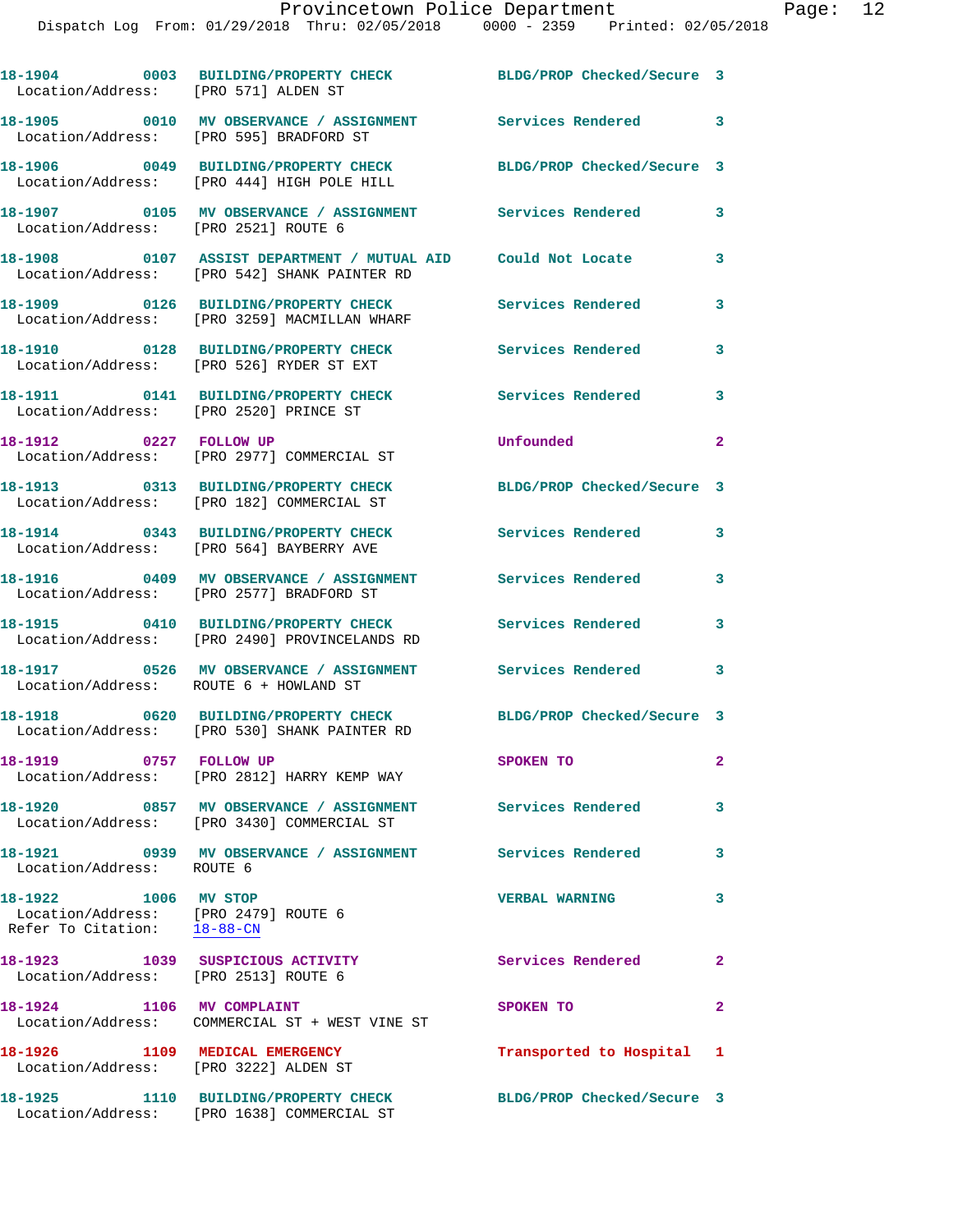|                                                                                             | Provincetown Police Department<br>Dispatch Log From: 01/29/2018 Thru: 02/05/2018 0000 - 2359 Printed: 02/05/2018 |                            |                |
|---------------------------------------------------------------------------------------------|------------------------------------------------------------------------------------------------------------------|----------------------------|----------------|
|                                                                                             | 18-1927 1126 PARK, WALK & TALK<br>Location/Address: [PRO 2227] BRADFORD ST                                       | Services Rendered          | $\mathbf{2}$   |
|                                                                                             | 18-1929 1154 SERVICE CALL - POLICE<br>Location/Address: [PRO 285] COMMERCIAL ST                                  | <b>Services Rendered</b>   | 3              |
|                                                                                             | 18-1930 1225 SERVICE CALL - POLICE<br>Location/Address: [PRO 3296] SHANK PAINTER RD                              | <b>Services Rendered</b>   | 3              |
| 18-1931 1325 MV STOP                                                                        | Location/Address: BRADFORD ST + SHANK PAINTER RD<br>Refer To Citation: $18-89$ -CN                               | <b>VERBAL WARNING</b>      | 3              |
|                                                                                             | 18-1932 1330 MEDICAL EMERGENCY<br>Location/Address: [PRO 356] COMMERCIAL ST                                      | <b>PATIENT REFUSAL</b>     | 1              |
| 18-1933 1341 LOST PROPERTY                                                                  | Location/Address: [PRO 542] SHANK PAINTER RD                                                                     | Services Rendered          | 3              |
|                                                                                             | 18-1934 1409 BUILDING/PROPERTY CHECK<br>Location/Address: [PRO 444] HIGH POLE HILL                               | BLDG/PROP Checked/Secure 3 |                |
| 18-1935 1414 HAZARDS                                                                        | Location/Address: [PRO 539] SHANK PAINTER RD                                                                     | Services Rendered          | $\mathbf{2}$   |
|                                                                                             | 18-1938 1549 PARK, WALK & TALK<br>Location/Address: [PRO 105] COMMERCIAL ST                                      | <b>Services Rendered</b>   | $\overline{2}$ |
|                                                                                             | 18-1939 1555 BUILDING/PROPERTY CHECK<br>Location/Address: [PRO 3259] MACMILLAN WHARF                             | <b>Services Rendered</b>   | 3              |
| Location/Address: ROUTE 6 + SNAIL RD                                                        | 18-1940 1632 MV OBSERVANCE / ASSIGNMENT Services Rendered                                                        |                            | 3              |
| 18-1941 1633 MV STOP<br>Location/Address: [PRO 2479] ROUTE 6<br>Refer To Citation: 18-90-CN |                                                                                                                  | <b>VERBAL WARNING</b>      | 3              |
| 18-1942                                                                                     | 1704 BUILDING/PROPERTY CHECK<br>Location/Address: [PRO 2490] PROVINCELANDS RD                                    | <b>Services Rendered</b>   | 3              |
| 18-1943 1709 MV STOP<br>Refer To Citation: 18-91-CN                                         | Location/Address: [PRO 537] SHANK PAINTER RD                                                                     | <b>VERBAL WARNING</b>      | 3              |
| 18-1944 1747 MV STOP<br>Refer To Citation: 18-92-CN                                         | Location/Address: [PRO 542] SHANK PAINTER RD                                                                     | <b>VERBAL WARNING</b>      | 3              |
| Location/Address: [PRO 94] BRADFORD ST                                                      |                                                                                                                  |                            | 3              |
| 18-1947 1827 ALARM - GENERAL                                                                | Location/Address: [PRO 85] COMMERCIAL ST                                                                         | <b>Services Rendered</b>   | 1              |
| 18-1948 1834 MEDICAL EMERGENCY<br>Location/Address: [PRO 3222] ALDEN ST                     |                                                                                                                  | Transported to Hospital    | 1              |
|                                                                                             | 18-1951 1914 BUILDING/PROPERTY CHECK<br>Location/Address: [PRO 539] SHANK PAINTER RD                             | BLDG/PROP Checked/Secure 3 |                |
|                                                                                             | 18-1952 1929 SERVICE CALL - POLICE<br>Location/Address: [PRO 4015] COMMERCIAL ST                                 | Services Rendered          | 3              |
|                                                                                             | 18-1953 1959 SUSPICIOUS ACTIVITY<br>Location/Address: [PRO 3430] COMMERCIAL ST                                   | Services Rendered          | 2              |
|                                                                                             | 18-1954 2029 BUILDING/PROPERTY CHECK<br>Location/Address: [PRO 357] COMMERCIAL ST                                | Services Rendered          | 3              |
| 18-1955 и постановки при                                                                    | 2030 BUILDING/PROPERTY CHECK                                                                                     | <b>Services Rendered</b>   | 3              |

Page: 13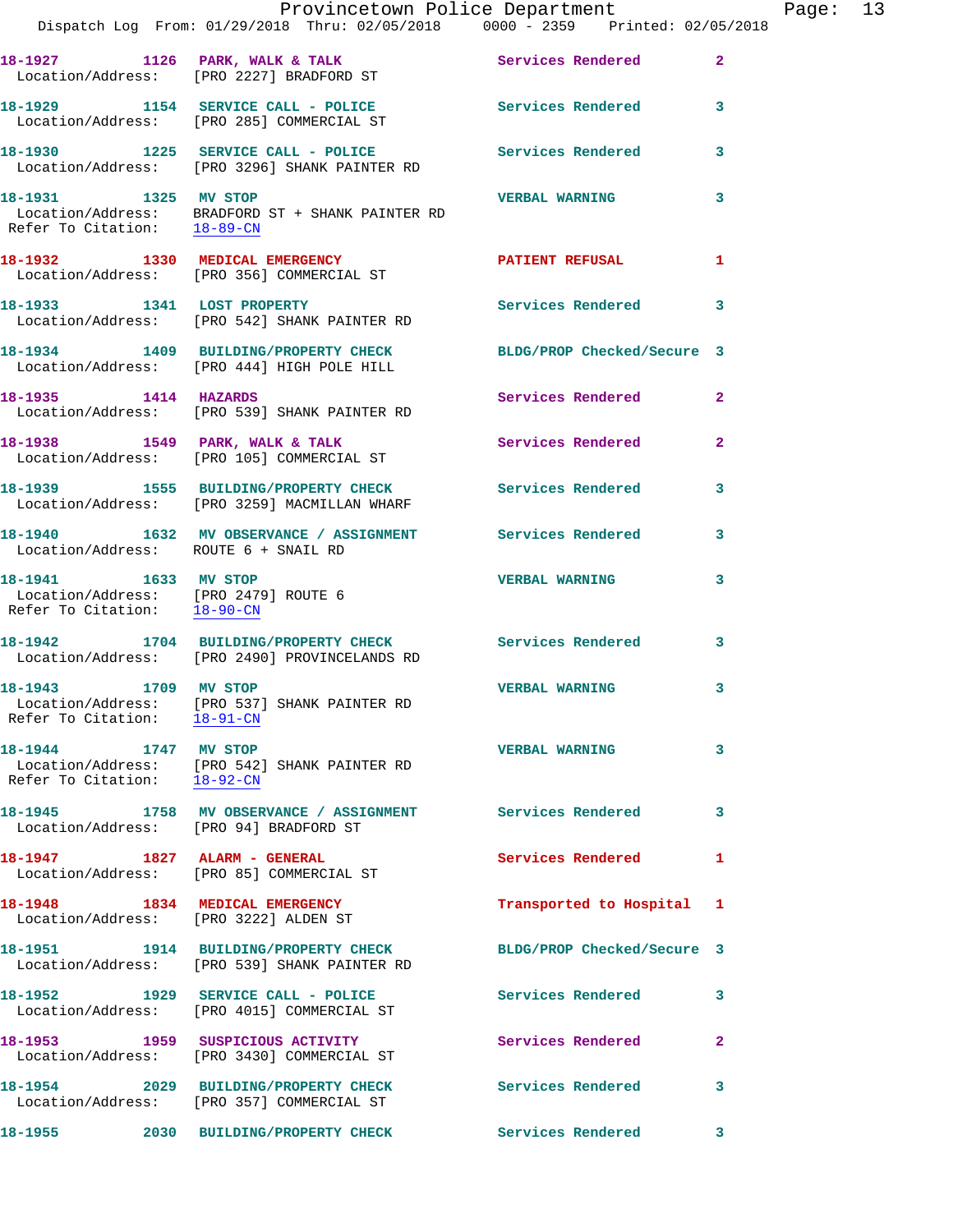|                                                      |                                                                                       | Provincetown Police Department<br>Dispatch Log From: 01/29/2018 Thru: 02/05/2018 0000 - 2359 Printed: 02/05/2018 | Page: 14 |
|------------------------------------------------------|---------------------------------------------------------------------------------------|------------------------------------------------------------------------------------------------------------------|----------|
|                                                      | Location/Address: [PRO 2559] COMMERCIAL ST                                            |                                                                                                                  |          |
|                                                      | Location/Address: [PRO 3670] SHANK PAINTER RD                                         | 18-1956 2115 BUILDING/PROPERTY CHECK Services Rendered 3                                                         |          |
|                                                      | Location/Address: [PRO 2206] PILGRIMS LANDING                                         | 18-1957 2121 BUILDING/PROPERTY CHECK BLDG/PROP Checked/Secure 3                                                  |          |
|                                                      | Location/Address: [PRO 519] RACE POINT RD                                             | 18-1958 2146 BUILDING/PROPERTY CHECK Services Rendered 3                                                         |          |
|                                                      | Location/Address: [PRO 3430] COMMERCIAL ST                                            | 18-1959 2302 MV OBSERVANCE / ASSIGNMENT Services Rendered 3                                                      |          |
| 18-1960 2310 GENERAL INFO                            | Location/Address: [PRO 444] HIGH POLE HILL                                            | No Action Required 3                                                                                             |          |
|                                                      | Location/Address: [PRO 379] COMMERCIAL ST                                             | 18-1961 2345 BUILDING/PROPERTY CHECK BLDG/PROP Checked/Secure 3                                                  |          |
| For Date: $02/04/2018$ - Sunday                      |                                                                                       |                                                                                                                  |          |
|                                                      | Location/Address: [PRO 3430] COMMERCIAL ST                                            | 18-1962 0025 BUILDING/PROPERTY CHECK BLDG/PROP Checked/Secure 3                                                  |          |
| Location/Address: COMMERCIAL ST                      |                                                                                       | 18-1963 0028 PARK, WALK & TALK Services Rendered 2                                                               |          |
|                                                      | 18-1964 0030 BAR CHECK<br>Location/Address: [PRO 3443] COMMERCIAL ST                  | Services Rendered 2                                                                                              |          |
|                                                      | Location/Address: [PRO 2539] RYDER ST EXT                                             | 18-1965 0058 BUILDING/PROPERTY CHECK BLDG/PROP Checked/Secure 3                                                  |          |
|                                                      | Location/Address: [PRO 1638] COMMERCIAL ST                                            | 18-1966 0110 BUILDING/PROPERTY CHECK BLDG/PROP Checked/Secure 3                                                  |          |
|                                                      | Location/Address: RYDER ST + BRADFORD ST                                              | 18-1967   0112 MV OBSERVANCE / ASSIGNMENT   Services Rendered   3                                                |          |
|                                                      | Location: [PRO 3672] TOWN LINE                                                        | 18-1968 0114 MV OBSERVANCE / ASSIGNMENT No Action Required 3                                                     |          |
|                                                      | Location/Address: [PRO 3609] COMMERCIAL ST                                            | 18-1969 0206 BUILDING/PROPERTY CHECK BLDG/PROP Checked/Secure 3                                                  |          |
|                                                      | Location/Address: [PRO 569] WINSLOW ST                                                | 18-1970 0235 BUILDING/PROPERTY CHECK BLDG/PROP Checked/Secure 3                                                  |          |
|                                                      | Location/Address: [PRO 488] MAYFLOWER ST                                              | 18-1971 0249 BUILDING/PROPERTY CHECK BLDG/PROP Checked/Secure 3                                                  |          |
|                                                      | Location/Address: [PRO 444] HIGH POLE HILL                                            | 18-1972 0325 BUILDING/PROPERTY CHECK BLDG/PROP Checked/Secure 3                                                  |          |
|                                                      | Location/Address: [PRO 2490] PROVINCELANDS RD                                         | 18-1973 0328 BUILDING/PROPERTY CHECK Services Rendered 3                                                         |          |
|                                                      | 18-1974 0438 MV OBSERVANCE / ASSIGNMENT<br>Location/Address: HOWLAND ST + BRADFORD ST | No Action Required 3                                                                                             |          |
| Location/Address: ROUTE 6 + SNAIL RD                 |                                                                                       | 18-1975 0500 MV OBSERVANCE / ASSIGNMENT Services Rendered<br>3                                                   |          |
| 18-1978 0832 FOLLOW UP<br>Refer To Accident: 18-8-AC | Location/Address: [PRO 542] SHANK PAINTER RD                                          | Services Rendered 2                                                                                              |          |
|                                                      | Location/Address: [PRO 175] COMMERCIAL ST                                             | 18-1976 0834 BUILDING/PROPERTY CHECK BLDG/PROP Checked/Secure 3                                                  |          |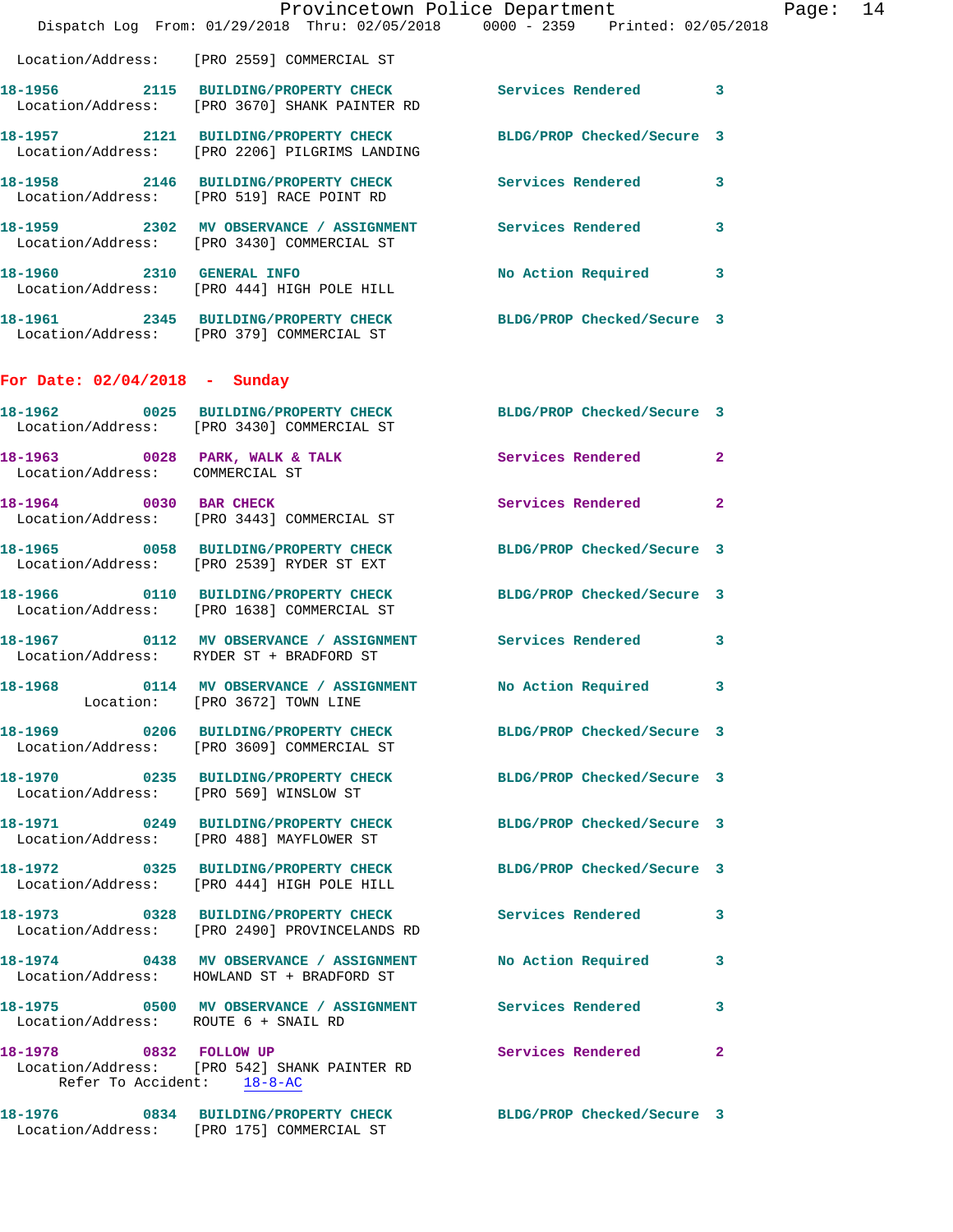| 18-1977 0902 WATER DEPT                             | Location/Address: [PRO 578] WINTHROP ST                                                                                                    | Referred to Other Agency 3    |                |
|-----------------------------------------------------|--------------------------------------------------------------------------------------------------------------------------------------------|-------------------------------|----------------|
|                                                     | 18-1981 1008 MV OBSERVANCE / ASSIGNMENT<br>Location/Address: [PRO 3670] SHANK PAINTER RD                                                   | Services Rendered 3           |                |
|                                                     | 18-1982 1104 BUILDING/PROPERTY CHECK<br>Location/Address: [PRO 3430] COMMERCIAL ST                                                         | BLDG/PROP Checked/Secure 3    |                |
| 18-1983 1140 MEDICAL EMERGENCY                      | Location/Address: [PRO 1527] BREWSTER ST                                                                                                   | Transported to Hospital 1     |                |
|                                                     | 18-1984 1148 MEDICAL EMERGENCY<br>Location/Address: [PRO 1566] CONWELL ST                                                                  | Transported to Hospital 1     |                |
|                                                     | 18-1986 1207 PARK, WALK & TALK<br>Location/Address: [PRO 3004] BRADFORD ST                                                                 | Services Rendered             | $\mathbf{2}$   |
| 18-1987 1251 FOLLOW UP                              | Location/Address: [PRO 542] SHANK PAINTER RD                                                                                               | Services Rendered             | $\overline{2}$ |
|                                                     | 18-1988 1415 BUILDING/PROPERTY CHECK<br>Location/Address: [PRO 2540] RACE POINT RD                                                         | <b>Services Rendered</b>      | 3              |
|                                                     | 18-1989 1515 PARK, WALK & TALK<br>Location/Address: [PRO 105] COMMERCIAL ST                                                                | <b>Services Rendered</b>      | $\overline{2}$ |
|                                                     | 18-1990 1533 BUILDING/PROPERTY CHECK<br>Location/Address: [PRO 2540] RACE POINT RD                                                         | <b>Services Rendered</b>      | 3              |
|                                                     | 18-1991 1539 BUILDING/PROPERTY CHECK<br>Location/Address: [PRO 3416] STABLE PATH                                                           | <b>Services Rendered</b>      | 3              |
| Location/Address: [PRO 3440] ROUTE 6                | 18-1992 1554 MV OBSERVANCE / ASSIGNMENT Services Rendered                                                                                  |                               | 3              |
|                                                     | 18-1993 1611 MV OBSERVANCE / ASSIGNMENT<br>Location/Address: SHANK PAINTER RD + BRADFORD ST                                                | Services Rendered             | 3              |
|                                                     | 18-1994 1632 BUILDING/PROPERTY CHECK<br>Location/Address: [PRO 3259] MACMILLAN WHARF                                                       | <b>Services Rendered</b>      | 3              |
|                                                     | 18-1995 1720 BUILDING/PROPERTY CHECK<br>Location/Address: [PRO 2490] PROVINCELANDS RD                                                      | <b>Services Rendered</b>      | 3              |
|                                                     | 18-1996 1728 BUILDING/PROPERTY CHECK<br>Location/Address: [PRO 2481] TREMONT ST                                                            | BLDG/PROP Checked/Secure 3    |                |
| 18-1998                                             | 1758 LOST WALLET<br>Location/Address: [PRO 3004] BRADFORD ST                                                                               | Services Rendered             | 3              |
|                                                     | 18-1997                 1759    MV OBSERVANCE  / ASSIGNMENT               Services Rendered<br>Location/Address: BRADFORD ST + STANDISH ST |                               | 3              |
|                                                     | 18-1999 1804 BUILDING/PROPERTY CHECK<br>Location/Address: [PRO 539] SHANK PAINTER RD                                                       | <b>Services Rendered</b>      | 3              |
| 18-2000 1811 MV STOP<br>Refer To Citation: 18-93-CN | Location/Address: [PRO 3314] COMMERCIAL ST                                                                                                 | <b>VERBAL WARNING</b>         | 3              |
| 18-2001 1831 BAR CHECK                              | Location/Address: [PRO 2605] COMMERCIAL ST                                                                                                 | Services Rendered             | $\mathbf{2}$   |
|                                                     | 18-2002 2014 BUILDING/PROPERTY CHECK<br>Location/Address: [PRO 182] COMMERCIAL ST                                                          | BLDG/PROP Checked/Secure 3    |                |
| 18-2003<br>2019 BAR CHECK                           |                                                                                                                                            | Services Rendered<br>$\sim$ 2 |                |

Location/Address: [PRO 3117] COMMERCIAL ST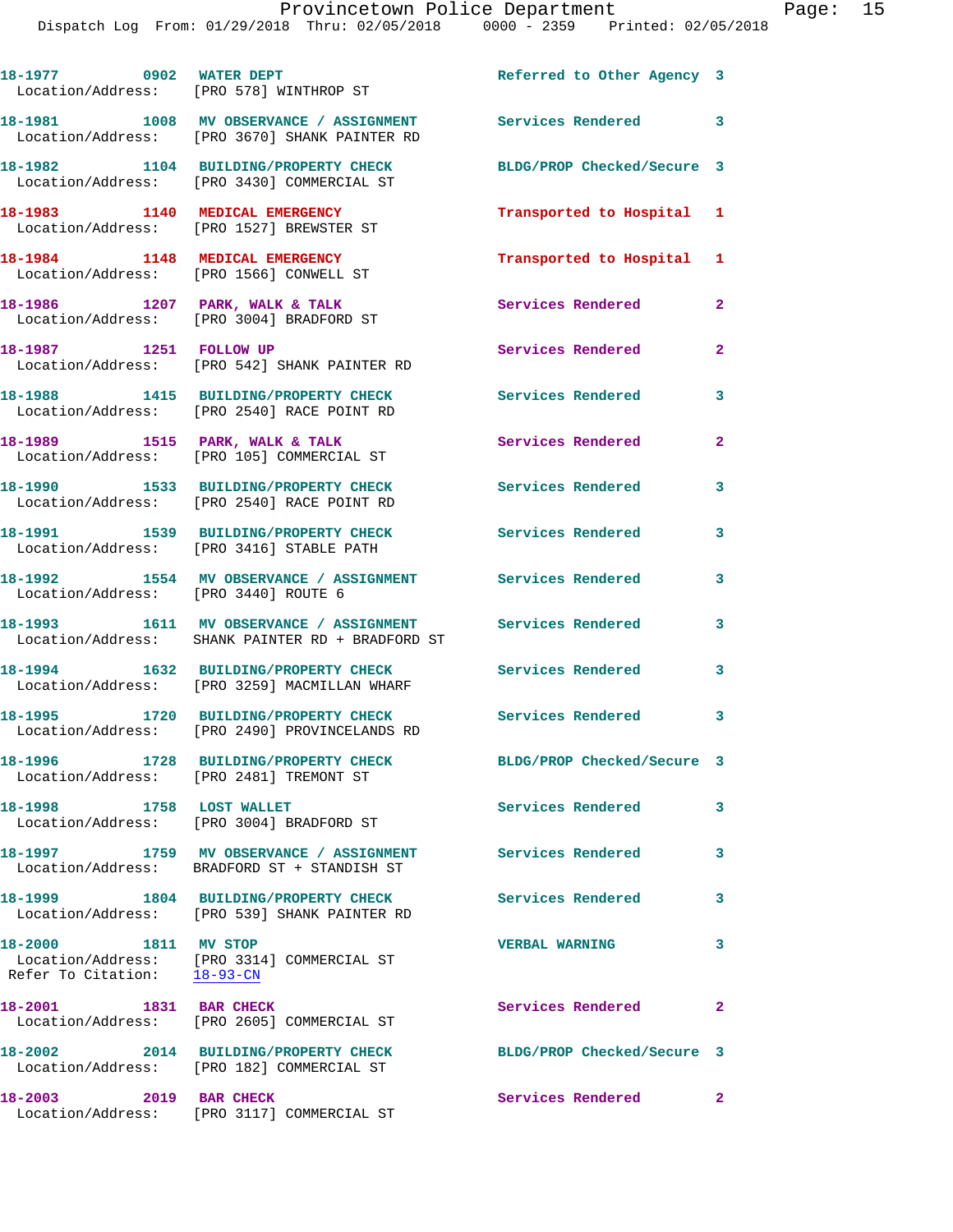|                                        | Dispatch Log From: 01/29/2018 Thru: 02/05/2018 0000 - 2359 Printed: 02/05/2018                                   | Provincetown Police Department |              | Page: 16 |  |
|----------------------------------------|------------------------------------------------------------------------------------------------------------------|--------------------------------|--------------|----------|--|
|                                        | 18-2004 2214 MEDICAL EMERGENCY<br>Location/Address: [PRO 3222] ALDEN ST                                          | Transported to Hospital 1      |              |          |  |
|                                        | 18-2006 2319 BUILDING/PROPERTY CHECK Services Rendered 3<br>Location/Address: [PRO 3430] COMMERCIAL ST           |                                |              |          |  |
|                                        | 18-2007 2333 MV COMPLAINT<br>Location/Address: ROUTE 6 + SNAIL RD                                                | GONE ON ARRIVAL 2              |              |          |  |
| For Date: $02/05/2018$ - Monday        |                                                                                                                  |                                |              |          |  |
|                                        | 18-2008 0000 BUILDING/PROPERTY CHECK Services Rendered 3<br>Location/Address: [PRO 3259] MACMILLAN WHARF         |                                |              |          |  |
|                                        | 18-2009 0001 BAR CHECK<br>Location/Address: [PRO 2737] COMMERCIAL ST                                             | <b>Services Rendered</b>       | $\mathbf{2}$ |          |  |
|                                        | 18-2010 0013 BUILDING/PROPERTY CHECK Services Rendered 3<br>Location/Address: [PRO 3259] MACMILLAN WHARF         |                                |              |          |  |
|                                        | 18-2011 0013 MV OBSERVANCE / ASSIGNMENT Services Rendered 3<br>Location/Address: BRADFORD ST + STANDISH ST       |                                |              |          |  |
|                                        | 18-2012 0038 BUILDING/PROPERTY CHECK BLDG/PROP Checked/Secure 3<br>Location/Address: [PRO 554] TREMONT ST        |                                |              |          |  |
|                                        | 18-2013 0041 BUILDING/PROPERTY CHECK Services Rendered 3<br>Location/Address: [PRO 357] COMMERCIAL ST            |                                |              |          |  |
|                                        | 18-2014 0043 BUILDING/PROPERTY CHECK Services Rendered 3<br>Location/Address: [PRO 2559] COMMERCIAL ST           |                                |              |          |  |
|                                        | 18-2015 0055 BUILDING/PROPERTY CHECK Services Rendered<br>Location/Address: [PRO 2481] TREMONT ST                |                                | 3            |          |  |
|                                        | 18-2016  0101 BUILDING/PROPERTY CHECK Services Rendered 3<br>Location/Address: [PRO 106] COMMERCIAL ST           |                                |              |          |  |
|                                        | 18-2017 0108 BUILDING/PROPERTY CHECK Services Rendered 3<br>Location/Address: [PRO 526] RYDER ST EXT             |                                |              |          |  |
| Location/Address: [PRO 37] BRADFORD ST | 18-2018 6127 MV OBSERVANCE / ASSIGNMENT Services Rendered 3                                                      |                                |              |          |  |
|                                        | Location/Address: [PRO 3670] SHANK PAINTER RD                                                                    |                                |              |          |  |
|                                        | Location/Address: [PRO 1892] SHANK PAINTER RD                                                                    |                                |              |          |  |
|                                        | 18-2021 0204 BUILDING/PROPERTY CHECK Services Rendered<br>Location/Address: [PRO 3318] CEMETERY RD               |                                | 3            |          |  |
|                                        | 18-2022 0205 BUILDING/PROPERTY CHECK Services Rendered 3<br>Location/Address: [PRO 3317] CEMETERY RD             |                                |              |          |  |
|                                        | 18-2023 0225 BUILDING/PROPERTY CHECK Services Rendered 3<br>Location/Address: [PRO 564] BAYBERRY AVE             |                                |              |          |  |
|                                        | 18-2024 0313 BUILDING/PROPERTY CHECK BLDG/PROP Checked/Secure 3<br>Location/Address: [PRO 1778] SHANK PAINTER RD |                                |              |          |  |
|                                        | 18-2025 0318 BUILDING/PROPERTY CHECK BLDG/PROP Checked/Secure 3<br>Location/Address: [PRO 545] SHANK PAINTER RD  |                                |              |          |  |
|                                        | 18-2026 0425 BUILDING/PROPERTY CHECK BLDG/PROP Checked/Secure 3<br>Location/Address: [PRO 3295] MAYFLOWER ST     |                                |              |          |  |
|                                        | 18-2027 0425 BUILDING/PROPERTY CHECK Services Rendered 3<br>Location/Address: [PRO 530] SHANK PAINTER RD         |                                |              |          |  |